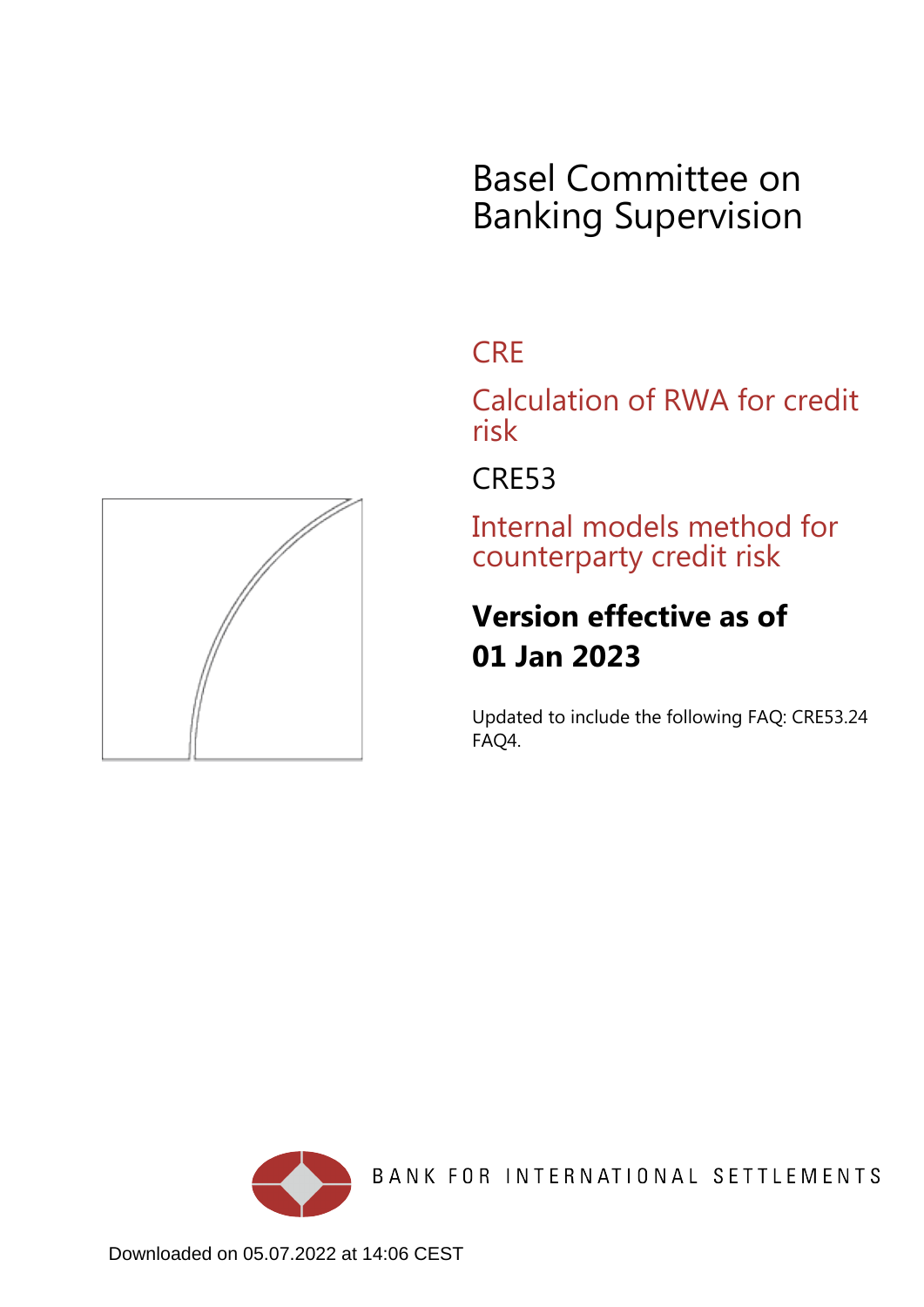*© Bank for International Settlements 2022. All rights reserved.*

Downloaded on 05.07.2022 at 14:06 CEST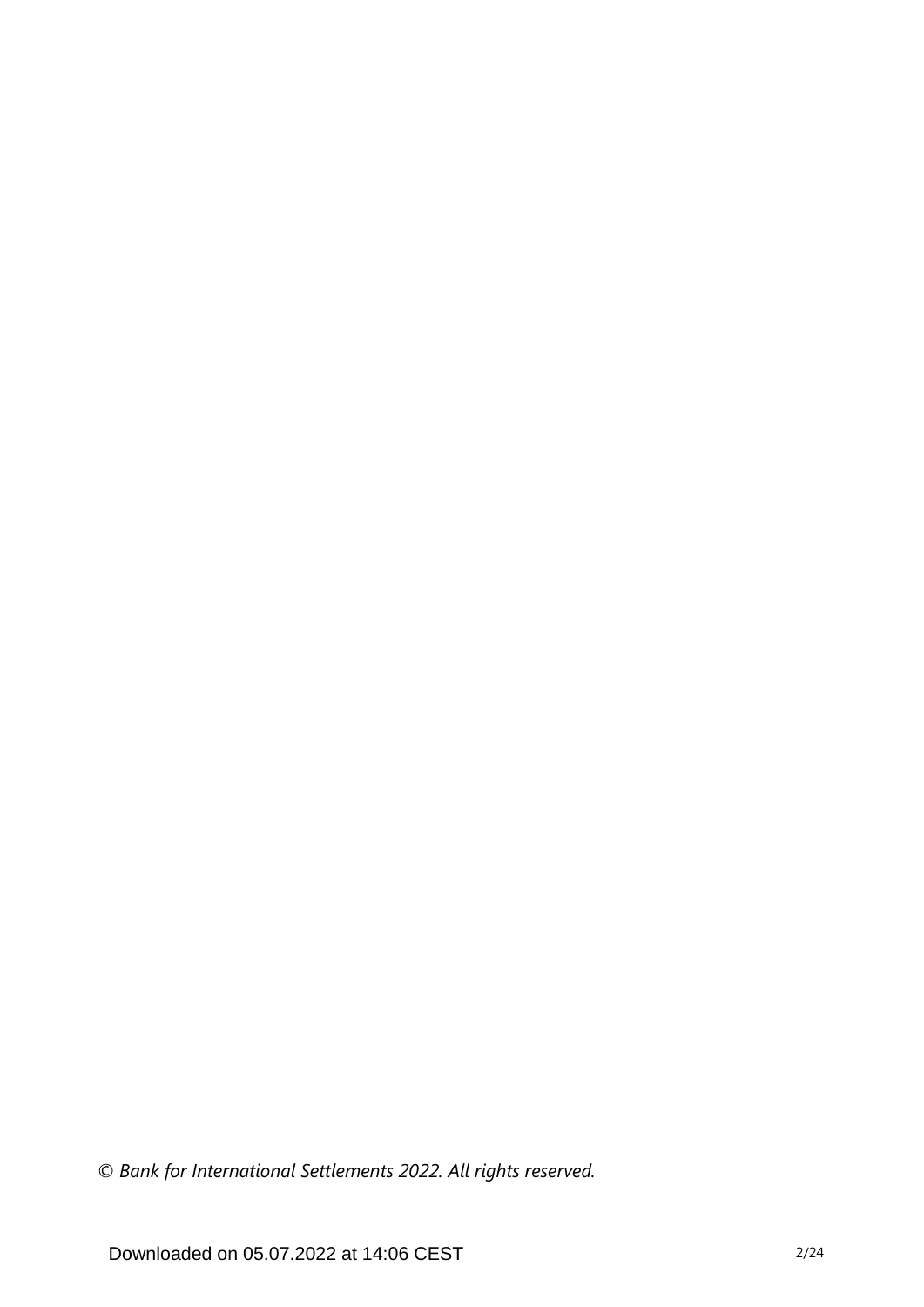## **Approval to adopt an internal models method to estimate EAD**

- A bank (meaning the individual legal entity or a group) that wishes to adopt an internal models method to measure exposure or exposure at default (EAD) for regulatory capital purposes must seek approval from its supervisor. The internal models method is available both for banks that adopt the internal ratings-based approach to credit risk and for banks for which the standardised approach to credit risk applies to all of their credit risk exposures. The bank must meet all of the requirements given in [CRE53.6](https://www.bis.org/basel_framework/chapter/CRE/53.htm?tldate=20230101&inforce=20230101&published=20200605#paragraph_CRE_53_20230101_53_6) to [CRE53.60](https://www.bis.org/basel_framework/chapter/CRE/53.htm?tldate=20230101&inforce=20230101&published=20200605#paragraph_CRE_53_20230101_53_60) and must apply the method to all of its exposures that are subject to counterparty credit risk, except for long settlement transactions. **53.1**
- A bank may also choose to adopt an internal models method to measure counterparty credit risk (CCR) for regulatory capital purposes for its exposures or EAD to only over-the-counter (OTC) derivatives, to only securities financing transactions (SFTs), or to both, subject to the appropriate recognition of netting specified in [CRE53.61](https://www.bis.org/basel_framework/chapter/CRE/53.htm?tldate=20230101&inforce=20230101&published=20200605#paragraph_CRE_53_20230101_53_61) to [CRE53.71](https://www.bis.org/basel_framework/chapter/CRE/53.htm?tldate=20230101&inforce=20230101&published=20200605#paragraph_CRE_53_20230101_53_71). The bank must apply the method to all relevant exposures within that category, except for those that are immaterial in size and risk. During the initial implementation of the internal models method, a bank may use the Standardised Approach for counterparty credit risk for a portion of its business. The bank must submit a plan to its supervisor to bring all material exposures for that category of transactions under the internal models method. **53.2**
- For all OTC derivative transactions and for all long settlement transactions for which a bank has not received approval from its supervisor to use the internal models method, the bank must use the standardised approach to counterparty credit risk (SA-CCR, [CRE52\)](https://www.bis.org/basel_framework/chapter/CRE/52.htm?tldate=20230101&inforce=20230101&published=20200605). **53.3**
- Exposures or EAD arising from long settlement transactions can be determined using either of the methods identified in this document regardless of the methods chosen for treating OTC derivatives and SFTs. In computing capital requirements for long settlement transactions banks that hold permission to use the internal ratings-based approach may opt to apply the risk weights under this Framework's standardised approach for credit risk on a permanent basis and irrespective to the materiality of such positions. **53.4**
- **53.5** After adoption of the internal models method, the bank must comply with the above requirements on a permanent basis. Only under exceptional circumstances or for immaterial exposures can a bank revert to the standardised approach for counterparty credit risk for all or part of its exposure. The bank must demonstrate that reversion to a less sophisticated method does not lead to an arbitrage of the regulatory capital rules.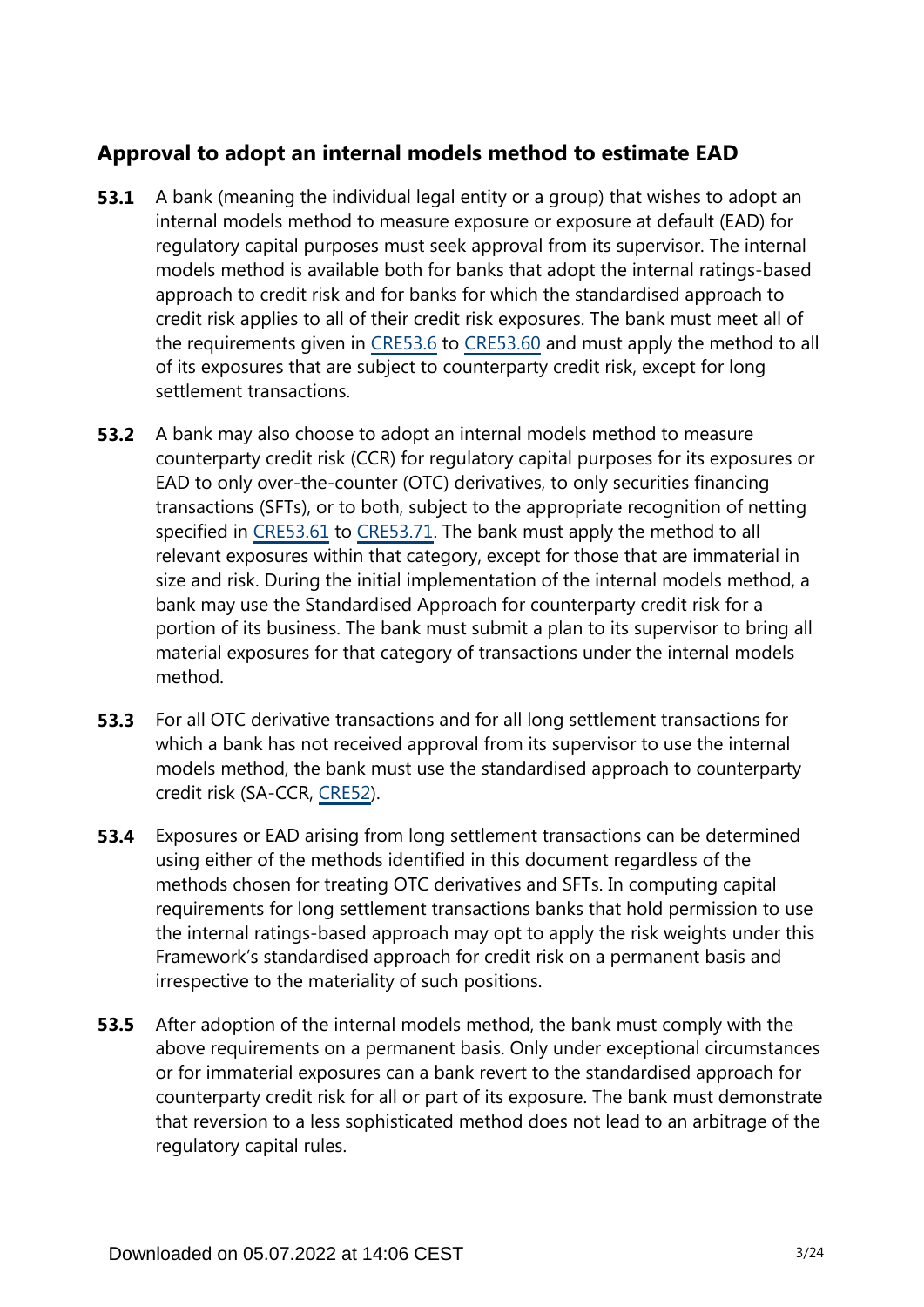## **Exposure amount or EAD under the internal models method**

- CCR exposure or EAD is measured at the level of the netting set as defined in [CRE50](https://www.bis.org/basel_framework/chapter/CRE/50.htm?tldate=20230101&inforce=20191215&published=20191215) and [CRE53.61](https://www.bis.org/basel_framework/chapter/CRE/53.htm?tldate=20230101&inforce=20230101&published=20200605#paragraph_CRE_53_20230101_53_61) to [CRE53.71](https://www.bis.org/basel_framework/chapter/CRE/53.htm?tldate=20230101&inforce=20230101&published=20200605#paragraph_CRE_53_20230101_53_71). A qualifying internal model for measuring counterparty credit exposure must specify the forecasting distribution for changes in the market value of the netting set attributable to changes in market variables, such as interest rates, foreign exchange rates, etc. The model then computes the bank's CCR exposure for the netting set at each future date given the changes in the market variables. For margined counterparties, the model may also capture future collateral movements. Banks may include eligible financial collateral as defined in [CRE22.34](https://www.bis.org/basel_framework/chapter/CRE/22.htm?tldate=20230101&inforce=20230101&published=20201126#paragraph_CRE_22_20230101_22_34) and [CRE55.2](https://www.bis.org/basel_framework/chapter/CRE/55.htm?tldate=20230101&inforce=20230101&published=20200327#paragraph_CRE_55_20230101_55_2) in their forecasting distributions for changes in the market value of the netting set, if the quantitative, qualitative and data requirements for internal models method are met for the collateral. **53.6**
- As set out in [RBC20.8,](https://www.bis.org/basel_framework/chapter/RBC/20.htm?tldate=20230101&inforce=20230101&published=20201126#paragraph_RBC_20_20230101_20_8) banks that use the internal models method must calculate credit RWA as the higher of two amounts, one based on current parameter estimates and one based on stressed parameter estimates. Specifically, to determine the default risk capital requirement for counterparty credit risk, banks must use the greater of the portfolio-level capital requirement (not including the credit valuation adjustment, or CVA, charge in [MAR50](https://www.bis.org/basel_framework/chapter/MAR/50.htm?tldate=20230101&inforce=20230101&published=20200708)) based on Effective expected positive exposure (EPE) using current market data and the portfoliolevel capital requirement based on Effective EPE using a stress calibration. The stress calibration should be a single consistent stress calibration for the whole portfolio of counterparties. The greater of Effective EPE using current market data and the stress calibration should not be applied on a counterparty by counterparty basis, but on a total portfolio level. **53.7**
- To the extent that a bank recognises collateral in EAD via current exposure, a bank would not be permitted to recognise the benefits in its estimates of lossgiven-default (LGD). As a result, the bank would be required to use an LGD of an otherwise similar uncollateralised facility. In other words, the bank would be required to use an LGD that does not include collateral that is already included in EAD. **53.8**
- Under the internal models method, the bank need not employ a single model. Although the following text describes an internal model as a simulation model, no particular form of model is required. Analytical models are acceptable so long as they are subject to supervisory review, meet all of the requirements set forth in this section and are applied to all material exposures subject to a CCR-related capital requirement as noted above, with the exception of long settlement transactions, which are treated separately, and with the exception of those exposures that are immaterial in size and risk. **53.9**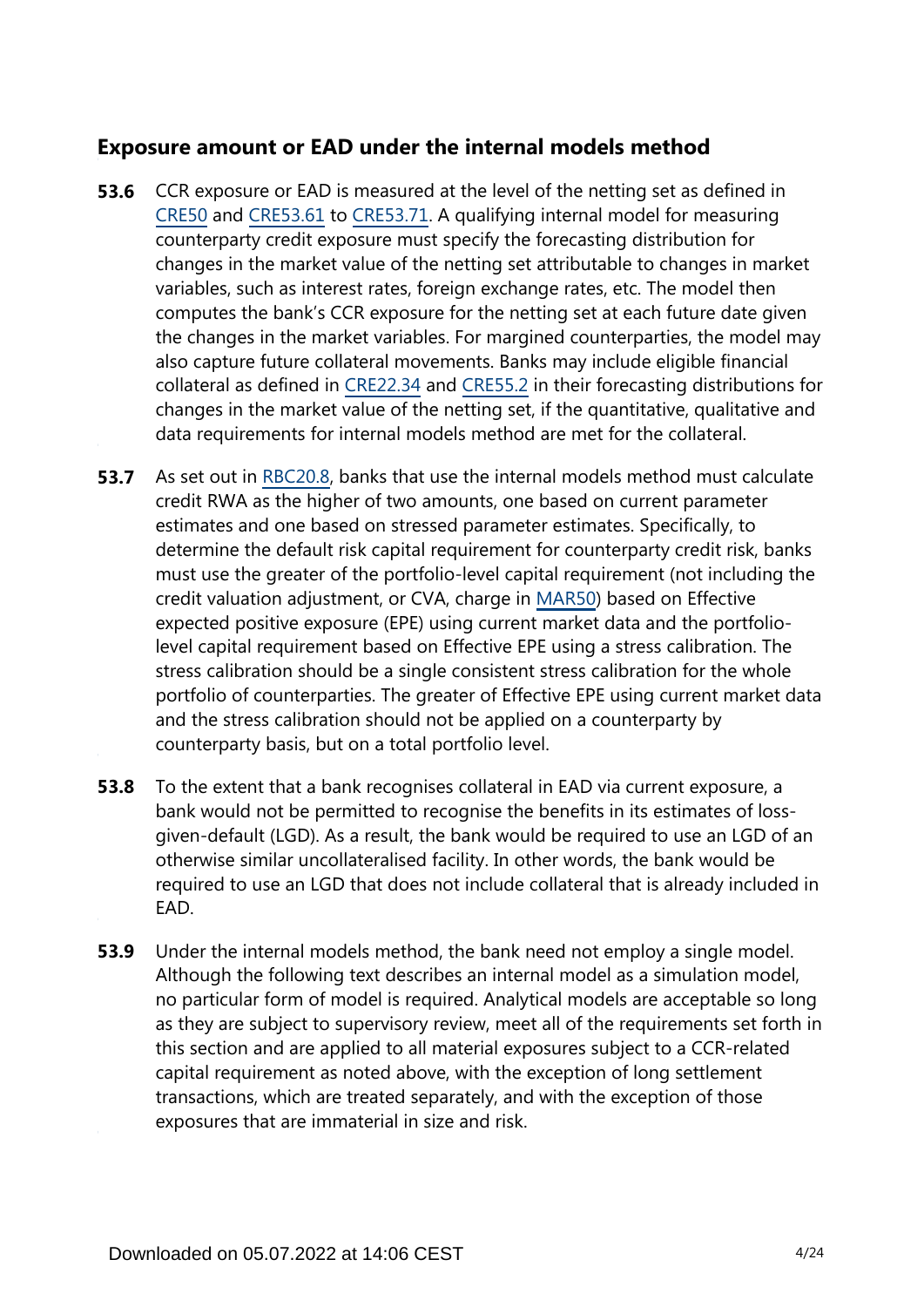Expected exposure or peak exposure measures should be calculated based on a distribution of exposures that accounts for the possible non-normality of the distribution of exposures, including the existence of leptokurtosis ("fat tails"), where appropriate.

**53.11** When using an internal model, exposure amount or EAD is calculated as the product of alpha times Effective EPE, as specified below (except for counterparties that have been identified as having explicit specific wrong way risk – see [CRE53.48](https://www.bis.org/basel_framework/chapter/CRE/53.htm?tldate=20230101&inforce=20230101&published=20200605#paragraph_CRE_53_20230101_53_48) ):

 $\left($  equation 1)  $EAD = \alpha \times Effective EPE$ 

<span id="page-4-1"></span>**53.12** Effective EPE is computed by estimating expected exposure (EE<sub>t</sub>) as the average exposure at future date t, where the average is taken across possible future values of relevant market risk factors, such as interest rates, foreign exchange rates, etc. The internal model estimates EE at a series of future dates  $\mathsf{t}_1^{}$  $\mathsf{t}_1^{}$  $\mathsf{t}_1^{}$ ,  $\mathsf{t}_2^{}$ ,  $\mathsf{t}_3^{}...^{\underline{1}}$ Specifically, "Effective EE" is computed recursively using the following formula,

where the current date is denoted as  $t_0$  and Effective EE<sub>t0</sub> equals current exposure:

*Effective EE*<sub>t<sub>*k*</sub></sub> = max (*Effective EE*<sub>t<sub>*k*-1</sub></sub>, *EE*<sub>t</sub><sub>k</sub></sub>) (equation 2)

#### *Footnotes*

<span id="page-4-0"></span>*[1](#page-4-1)*

*In theory, the expectations should be taken with respect to the actual probability distribution of future exposure and not the risk-neutral one. Supervisors recognise that practical considerations may make it more feasible to use the risk-neutral one. As a result, supervisors will not mandate which kind of forecasting distribution to employ.*

**53.13** In this regard, "Effective EPE" is the average Effective EE during the first year of future exposure. If all contracts in the netting set mature before one year, EPE is the average of expected exposure until all contracts in the netting set mature. Effective EPE is computed as a weighted average of Effective EE, using the following formula where the weights  $\Delta t_k = t_k - t_{k-1}$  allows for the case when future exposure is calculated at dates that are not equally spaced over time:

$$
\text{Effective EPE} = \sum_{k=1}^{\min(1 \text{ year}, \text{matrix})} \text{Effective EE}_{t_k} \times \Delta t_k \qquad \text{(equation 3)}
$$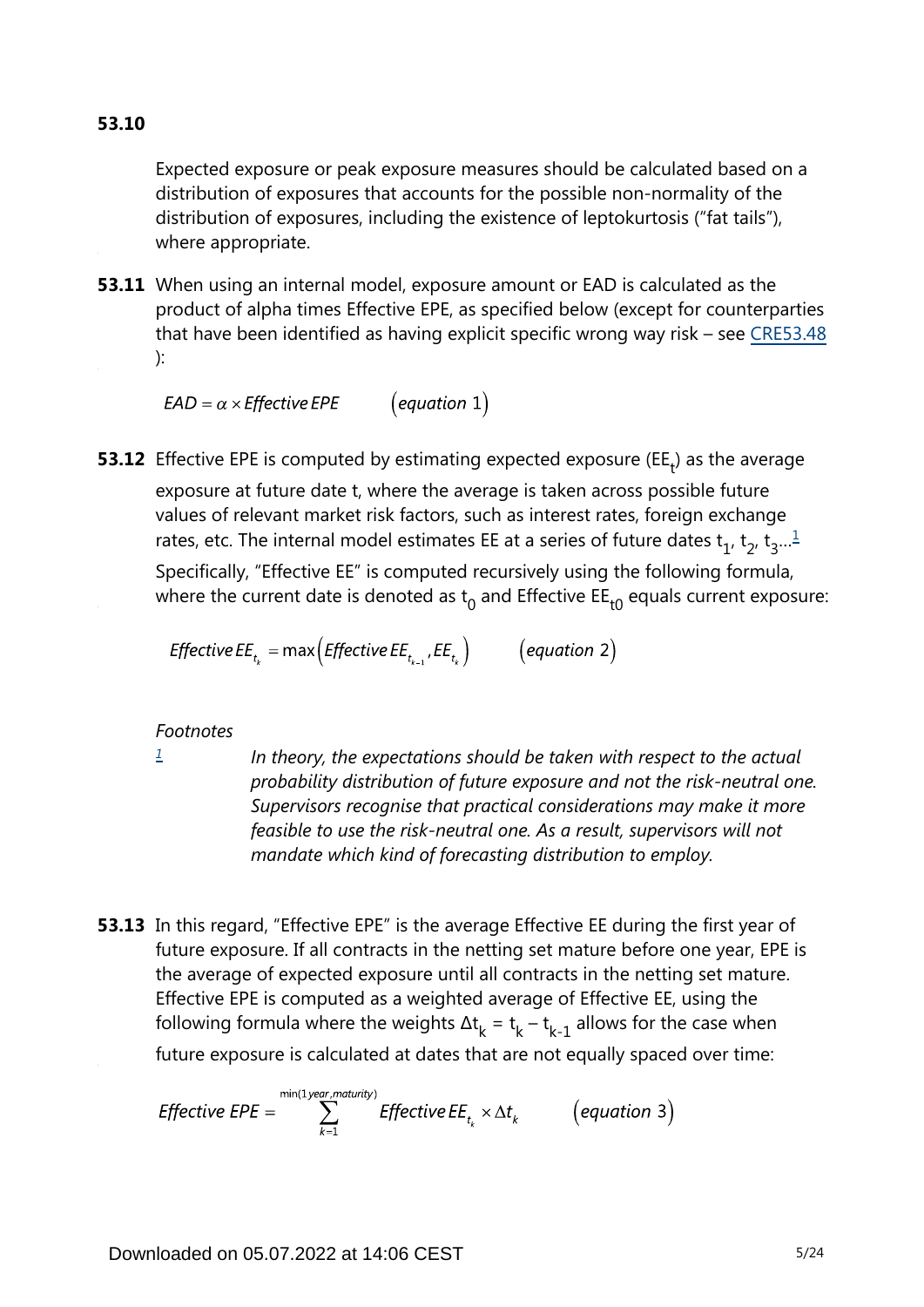- **53.14** Alpha ( $\alpha$ ) is set equal to 1.4.
- **53.15** Supervisors have the discretion to require a higher alpha based on a bank's CCR exposures. Factors that may require a higher alpha include the low granularity of counterparties; particularly high exposures to general wrong-way risk; particularly high correlation of market values across counterparties; and other institutionspecific characteristics of CCR exposures.

#### **Own estimates for alpha**

- **53.16** Banks may seek approval from their supervisors to compute internal estimates of alpha subject to a floor of 1.2, where alpha equals the ratio of economic capital from a full simulation of counterparty exposure across counterparties (numerator) and economic capital based on EPE (denominator), assuming they meet certain operating requirements. Eligible banks must meet all the operating requirements for internal estimates of EPE and must demonstrate that their internal estimates of alpha capture in the numerator the material sources of stochastic dependency of distributions of market values of transactions or of portfolios of transactions across counterparties (eg the correlation of defaults across counterparties and between market risk and default).
- **53.17** In the denominator, EPE must be used as if it were a fixed outstanding loan amount.
- **53.18** To this end, banks must ensure that the numerator and denominator of alpha are computed in a consistent fashion with respect to the modelling methodology, parameter specifications and portfolio composition. The approach used must be based on the bank's internal economic capital approach, be well-documented and be subject to independent validation. In addition, banks must review their estimates on at least a quarterly basis, and more frequently when the composition of the portfolio varies over time. Banks must assess the model risk and supervisors should be alert to the significant variation in estimates of alpha that arises from the possibility for mis-specification in the models used for the numerator, especially where convexity is present.
- **53.19** Where appropriate, volatilities and correlations of market risk factors used in the joint simulation of market and credit risk should be conditioned on the credit risk factor to reflect potential increases in volatility or correlation in an economic downturn. Internal estimates of alpha should take account of the granularity of exposures.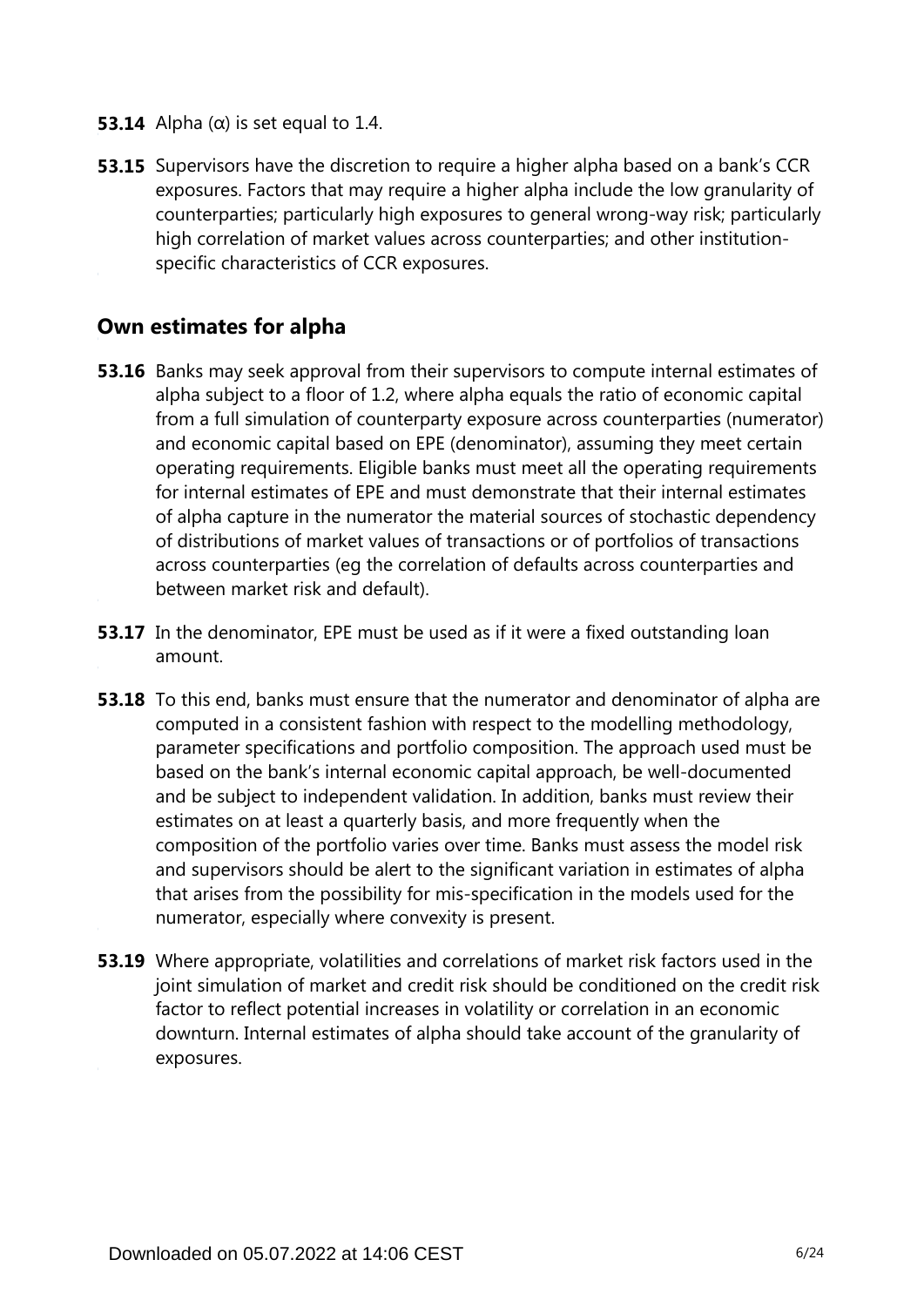## **Maturity**

<span id="page-6-1"></span>**53.20** If the original maturity of the longest-dated contract contained in the set is greater than one year, the formula for effective maturity (M) in [CRE32.47](https://www.bis.org/basel_framework/chapter/CRE/32.htm?tldate=20230101&inforce=20230101&published=20200327#paragraph_CRE_32_20230101_32_47) is replaced with formula that follows, where  $df_k$  is the risk-free discount factor for future time period  $t_k$  and the remaining symbols are defined above. Similar to the treatment under corporate exposures, M has a cap of five years.<sup>[2](#page-6-0)</sup>

$$
M = \frac{\sum_{k=1}^{t_k \leq 1 \text{ year}} (EffectiveE E_k \times \Delta t_k \times df_k) + \sum_{t_k > 1 \text{ year}}^{matrix} (EE_k \times \Delta t_k \times df_k)}{\sum_{k=1}^{t_k \leq 1 \text{ year}} (EffectiveE E_k \times \Delta t_k \times df_k)}
$$

#### *Footnotes*

<span id="page-6-0"></span>*[2](#page-6-1)*

*Conceptually, M equals the effective credit duration of the counterparty exposure. A bank that uses an internal model to calculate a one-sided credit valuation adjustment (CVA) can use the effective credit duration estimated by such a model in place of the above formula with prior approval of its supervisor.*

**53.21** For netting sets in which all contracts have an original maturity of less than one year, the formula for effective maturity (M) in [CRE32.47](https://www.bis.org/basel_framework/chapter/CRE/32.htm?tldate=20230101&inforce=20230101&published=20200327#paragraph_CRE_32_20230101_32_47) is unchanged and a floor of one year applies, with the exception of short-term exposures as described in [CRE32.52](https://www.bis.org/basel_framework/chapter/CRE/32.htm?tldate=20230101&inforce=20230101&published=20200327#paragraph_CRE_32_20230101_32_52) to [CRE32.54](https://www.bis.org/basel_framework/chapter/CRE/32.htm?tldate=20230101&inforce=20230101&published=20200327#paragraph_CRE_32_20230101_32_54).

#### **Margin agreements**

**53.22** If the netting set is subject to a margin agreement and the internal model captures the effects of margining when estimating EE, the model's EE measure may be used directly in equation (2). Such models are noticeably more complicated than models of EPE for unmargined counterparties. As such, they are subject to a higher degree of supervisory scrutiny before they are approved, as discussed below.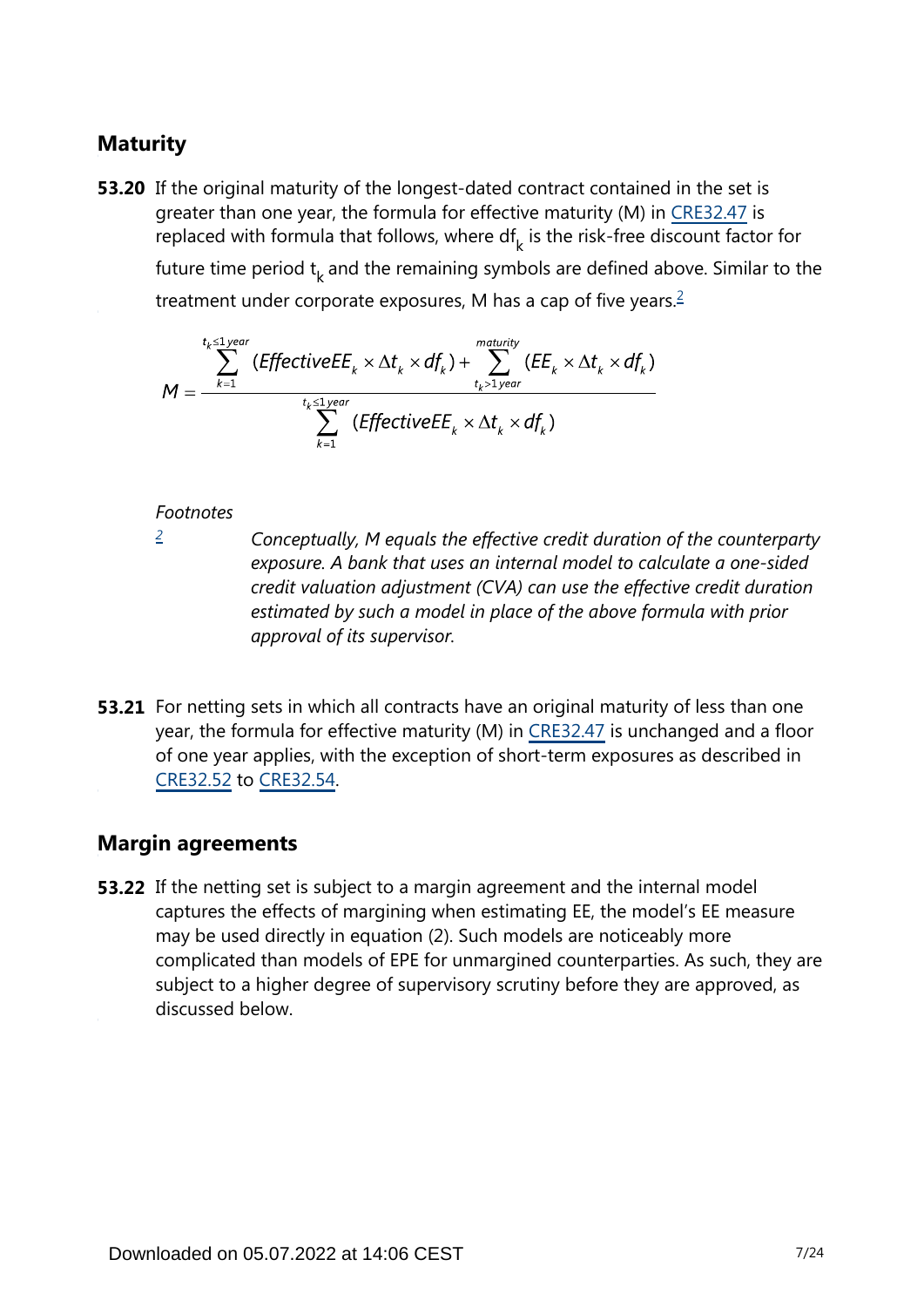**53.23** An EPE model must also include transaction-specific information in order to capture the effects of margining. It must take into account both the current amount of margin and margin that would be passed between counterparties in the future. Such a model must account for the nature of margin agreements (unilateral or bilateral), the frequency of margin calls, the margin period of risk, the thresholds of unmargined exposure the bank is willing to accept, and the

minimum transfer amount. Such a model must either model the mark-to-market change in the value of collateral posted or apply this Framework's rules for collateral.

- **53.24** For transactions subject to daily re-margining and mark-to-market valuation, a supervisory floor of five business days for netting sets consisting only of repostyle transactions, and 10 business days for all other netting sets is imposed on the margin period of risk used for the purpose of modelling EAD with margin agreements. In the following cases a higher supervisory floor is imposed:
	- (1) For all netting sets where the number of trades exceeds 5000 at any point during a quarter, a supervisory floor of 20 business days is imposed for the margin period of risk for the following quarter.
	- (2) For netting sets containing one or more trades involving either illiquid collateral, or an OTC derivative that cannot be easily replaced, a supervisory floor of 20 business days is imposed for the margin period of risk. For these purposes, "Illiquid collateral" and "OTC derivatives that cannot be easily replaced" must be determined in the context of stressed market conditions and will be characterised by the absence of continuously active markets where a counterparty would, within two or fewer days, obtain multiple price quotations that would not move the market or represent a price reflecting a market discount (in the case of collateral) or premium (in the case of an OTC derivative). Examples of situations where trades are deemed illiquid for this purpose include, but are not limited to, trades that are not marked daily and trades that are subject to specific accounting treatment for valuation purposes (eg OTC derivatives or repo-style transactions referencing securities whose fair value is determined by models with inputs that are not observed in the market).
	- (3) In addition, a bank must consider whether trades or securities it holds as collateral are concentrated in a particular counterparty and if that counterparty exited the market precipitously whether the bank would be able to replace its trades.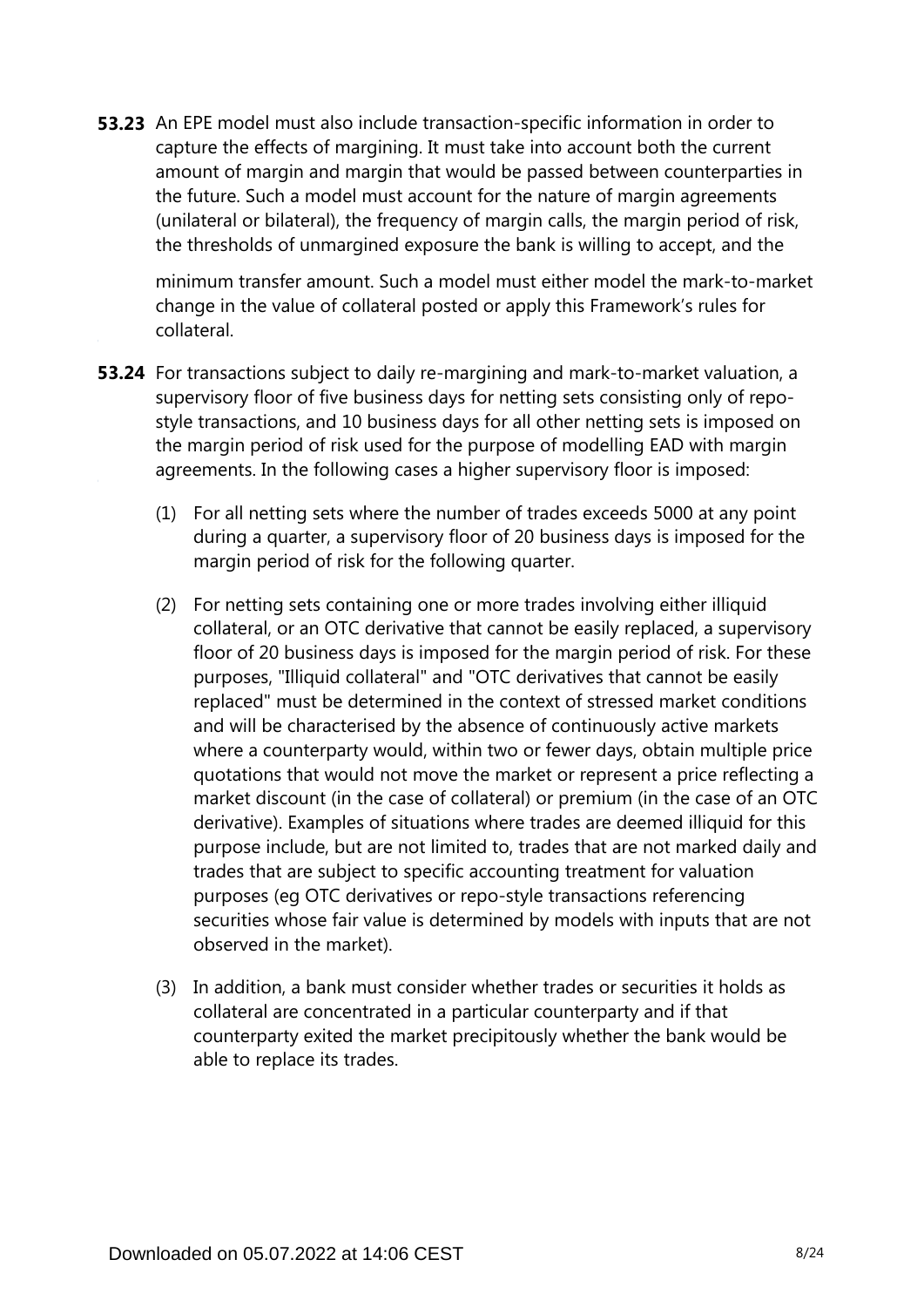**53.25** If a bank has experienced more than two margin call disputes on a particular netting set over the previous two quarters that have lasted longer than the applicable margin period of risk (before consideration of this provision), then the bank must reflect this history appropriately by using a margin period of risk that

is at least double the supervisory floor for that netting set for the subsequent two quarters.

**53.26** For re-margining with a periodicity of N-days the margin period of risk should be at least equal to the supervisory floor, F, plus the N days minus one day. That is:

Margin Period of Risk =  $F + N - 1$ 

**53.27** Banks using the internal models method must not capture the effect of a reduction of EAD due to any clause in a collateral agreement that requires receipt of collateral when counterparty credit quality deteriorates.

### **Model validation**

- **53.28** It is important that supervisory authorities are able to assure themselves that banks using models have counterparty credit risk management systems that are conceptually sound and implemented with integrity. Accordingly the supervisory authority will specify a number of qualitative criteria that banks would have to meet before they are permitted to use a models-based approach. The extent to which banks meet the qualitative criteria may influence the level at which supervisory authorities will set the multiplication factor referred to in [CRE53.14](https://www.bis.org/basel_framework/chapter/CRE/53.htm?tldate=20230101&inforce=20230101&published=20200605#paragraph_CRE_53_20230101_53_14) (Alpha) above. Only those banks in full compliance with the qualitative criteria will be eligible for application of the minimum multiplication factor. The qualitative criteria include:
	- (1) The bank must conduct a regular programme of backtesting, ie an ex-post comparison of the risk measures generated by the model against realised risk measures, as well as comparing hypothetical changes based on static positions with realised measures. "Risk measures" in this context, refers not only to Effective EPE, the risk measure used to derive regulatory capital, but also to the other risk measures used in the calculation of Effective EPE such as the exposure distribution at a series of future dates, the positive exposure distribution at a series of future dates, the market risk factors used to derive those exposures and the values of the constituent trades of a portfolio.
	- (2) The bank must carry out an initial validation and an on-going periodic review of its IMM model and the risk measures generated by it. The validation and review must be independent of the model developers.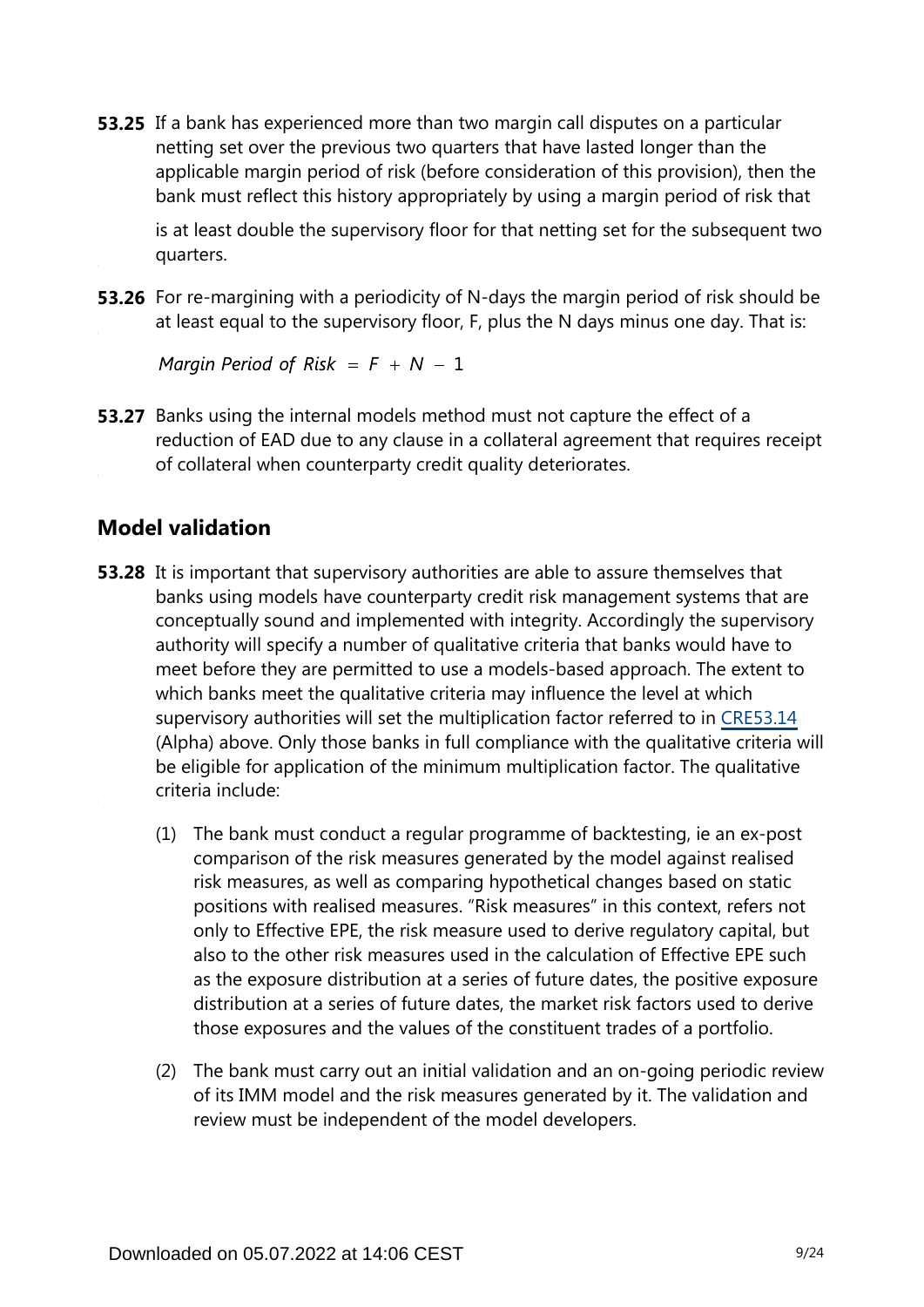- (3) The board of directors and senior management should be actively involved in the risk control process and must regard credit and counterparty credit risk control as an essential aspect of the business to which significant resources need to be devoted. In this regard, the daily reports prepared by the independent risk control unit must be reviewed by a level of management with sufficient seniority and authority to enforce both reductions of positions taken by individual traders and reductions in the bank's overall risk exposure.
- (4) The bank's internal risk measurement exposure model must be closely integrated into the day-to-day risk management process of the bank. Its output should accordingly be an integral part of the process of planning, monitoring and controlling the bank's counterparty credit risk profile.
- (5) The risk measurement system should be used in conjunction with internal trading and exposure limits. In this regard, exposure limits should be related to the bank's risk measurement model in a manner that is consistent over time and that is well understood by traders, the credit function and senior management.
- (6) Banks should have a routine in place for ensuring compliance with a documented set of internal policies, controls and procedures concerning the operation of the risk measurement system. The bank's risk measurement system must be well documented, for example, through a risk management manual that describes the basic principles of the risk management system and that provides an explanation of the empirical techniques used to measure counterparty credit risk.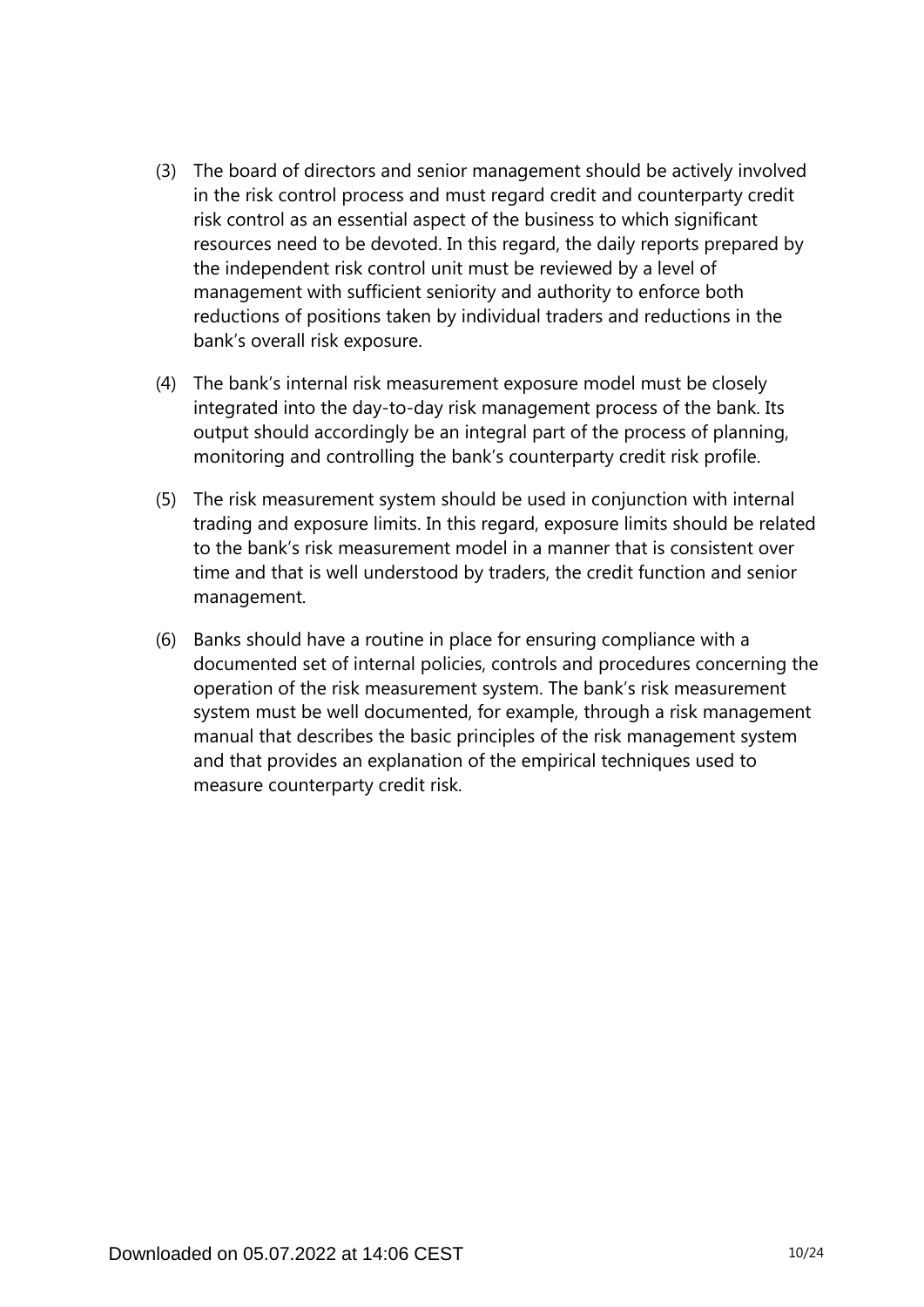- (7) An independent review of the risk measurement system should be carried out regularly in the bank's own internal auditing process. This review should include both the activities of the business trading units and of the independent risk control unit. A review of the overall risk management process should take place at regular intervals (ideally no less than once a year) and should specifically address, at a minimum:
	- (a) The adequacy of the documentation of the risk management system and process;
	- (b) The organisation of the risk control unit;
	- (c) The integration of counterparty credit risk measures into daily risk management;
	- (d) The approval process for counterparty credit risk models used in the calculation of counterparty credit risk used by front office and back office personnel;
	- (e) The validation of any significant change in the risk measurement process;
	- (f) The scope of counterparty credit risks captured by the risk measurement model;
	- (g) The integrity of the management information system;
	- (h) The accuracy and completeness of position data;
	- (i) The verification of the consistency, timeliness and reliability of data sources used to run internal models, including the independence of such data sources;
	- (j) The accuracy and appropriateness of volatility and correlation assumptions;
	- (k) The accuracy of valuation and risk transformation calculations; and
	- (l) The verification of the model's accuracy as described below in [CRE53.29](https://www.bis.org/basel_framework/chapter/CRE/53.htm?tldate=20230101&inforce=20230101&published=20200605#paragraph_CRE_53_20230101_53_29) to [CRE53.33](https://www.bis.org/basel_framework/chapter/CRE/53.htm?tldate=20230101&inforce=20230101&published=20200605#paragraph_CRE_53_20230101_53_33).
- (8) The on-going validation of counterparty credit risk models, including backtesting, must be reviewed periodically by a level of management with sufficient authority to decide the course of action that will be taken to address weaknesses in the models.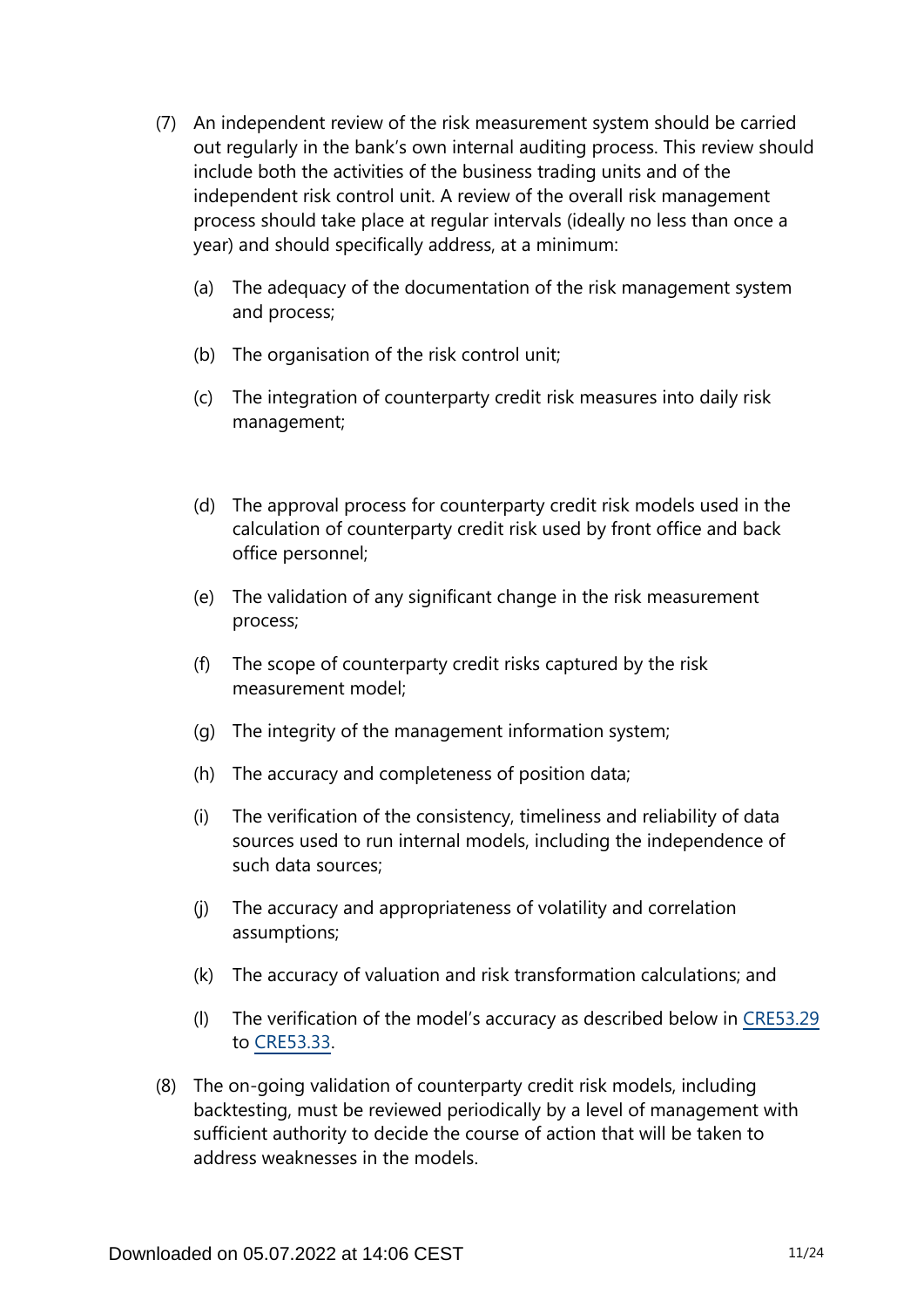- **53.29** Banks must document the process for initial and on-going validation of their IMM model to a level of detail that would enable a third party to recreate the analysis. Banks must also document the calculation of the risk measures generated by the models to a level of detail that would allow a third party to recreate the risk measures. This documentation must set out the frequency with which backtesting analysis and any other on-going validation will be conducted, how the validation is conducted with respect to dataflows and portfolios and the analyses that are used.
- **53.30** Banks must define criteria with which to assess their EPE models and the models that input into the calculation of EPE and have a written policy in place that describes the process by which unacceptable performance will be determined and remedied.
- **53.31** Banks must define how representative counterparty portfolios are constructed for the purposes of validating an EPE model and its risk measures.
- **53.32** When validating EPE models and its risk measures that produce forecast distributions, validation must assess more than a single statistic of the model distribution.
- **53.33** As part of the initial and on-going validation of an IMM model and its risk measures, the following requirements must be met:
	- (1) A bank must carry out backtesting using historical data on movements in market risk factors prior to supervisory approval. Backtesting must consider a number of distinct prediction time horizons out to at least one year, over a range of various start (initialisation) dates and covering a wide range of market conditions.
	- (2) Banks must backtest the performance of their EPE model and the model's relevant risk measures as well as the market risk factor predictions that support EPE. For collateralised trades, the prediction time horizons considered must include those reflecting typical margin periods of risk applied in collateralised/margined trading, and must include long time horizons of at least 1 year.
	- (3) The pricing models used to calculate counterparty credit risk exposure for a given scenario of future shocks to market risk factors must be tested as part of the initial and on-going model validation process. These pricing models may be different from those used to calculate Market Risk over a short horizon. Pricing models for options must account for the nonlinearity of option value with respect to market risk factors.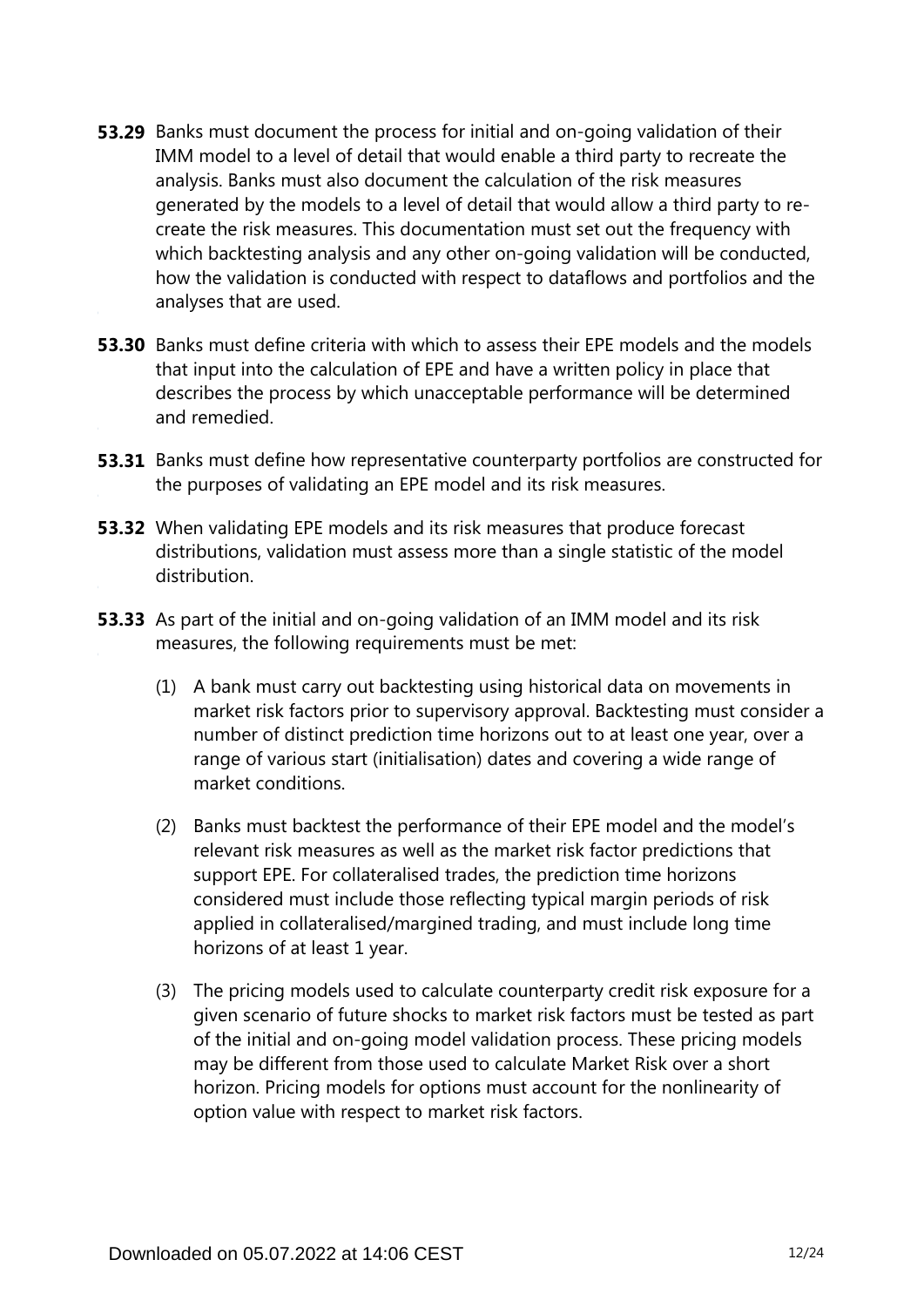- (4) An EPE model must capture transaction specific information in order to aggregate exposures at the level of the netting set. Banks must verify that transactions are assigned to the appropriate netting set within the model.
- (5) Static, historical backtesting on representative counterparty portfolios must be a part of the validation process. At regular intervals as directed by its supervisor, a bank must conduct such backtesting on a number of representative counterparty portfolios. The representative portfolios must be chosen based on their sensitivity to the material risk factors and correlations to which the bank is exposed. In addition, IMM banks need to conduct backtesting that is designed to test the key assumptions of the EPE model and the relevant risk measures, eg the modelled relationship between tenors of the same risk factor, and the modelled relationships between risk factors.
- (6) Significant differences between realised exposures and the forecast distribution could indicate a problem with the model or the underlying data that the supervisor would require the bank to correct. Under such circumstances, supervisors may require additional capital to be held while the problem is being solved.
- (7) The performance of EPE models and its risk measures must be subject to good backtesting practice. The backtesting programme must be capable of identifying poor performance in an EPE model's risk measures.
- (8) Banks must validate their EPE models and all relevant risk measures out to time horizons commensurate with the maturity of trades for which exposure is calculated using an internal models method.
- (9) The pricing models used to calculate counterparty exposure must be regularly tested against appropriate independent benchmarks as part of the on-going model validation process.
- (10) The on-going validation of a bank's EPE model and the relevant risk measures include an assessment of recent performance.
- (11) The frequency with which the parameters of an EPE model are updated needs to be assessed as part of the validation process.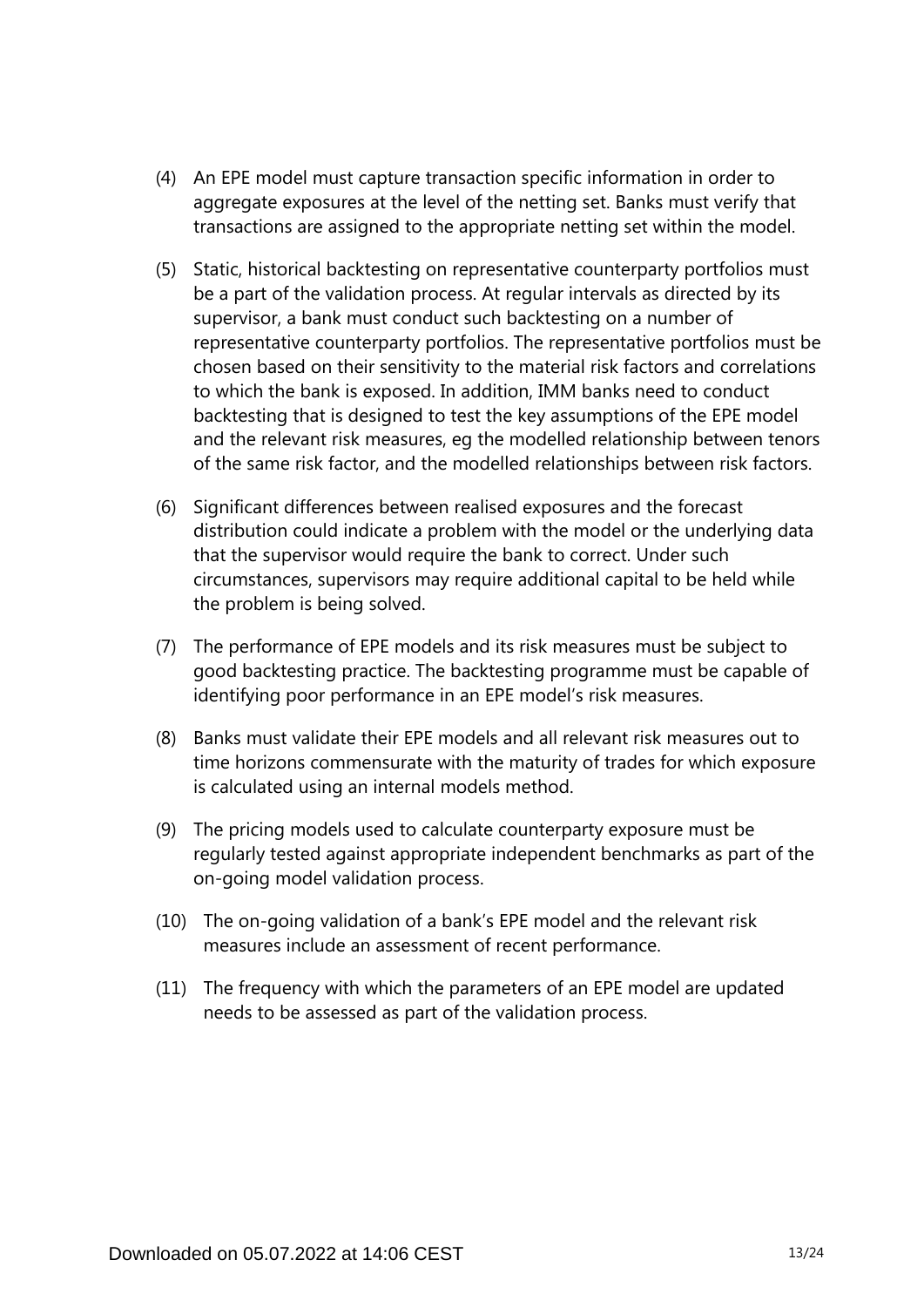- (12) Under the IMM, a measure that is more conservative than the metric used to calculate regulatory EAD for every counterparty, may be used in place of alpha times Effective EPE with the prior approval of the supervisor. The degree of relative conservatism will be assessed upon initial supervisory approval and at the regular supervisory reviews of the EPE models. The bank must validate the conservatism regularly.
- (13) The on-going assessment of model performance needs to cover all counterparties for which the models are used.
- (14) The validation of IMM models must assess whether or not the bank level and netting set exposure calculations of EPE are appropriate.

## **Operational requirements for EPE models**

**53.34** In order to be eligible to adopt an internal model for estimating EPE arising from CCR for regulatory capital purposes, a bank must meet the following operational requirements. These include meeting the requirements related to the qualifying standards on CCR Management, a use test, stress testing, identification of wrongway risk, and internal controls.

## **Qualifying standards on CCR Management**

**53.35** The bank must satisfy its supervisor that, in addition to meeting the operational requirements identified in [CRE53.36](https://www.bis.org/basel_framework/chapter/CRE/53.htm?tldate=20230101&inforce=20230101&published=20200605#paragraph_CRE_53_20230101_53_36) to [CRE53.60](https://www.bis.org/basel_framework/chapter/CRE/53.htm?tldate=20230101&inforce=20230101&published=20200605#paragraph_CRE_53_20230101_53_60) below, it adheres to sound practices for CCR management, including those specified in [SRP32.14](https://www.bis.org/basel_framework/chapter/SRP/32.htm?tldate=20230101&inforce=20230101&published=20200327#paragraph_SRP_32_20230101_32_14) to [SRP32.27](https://www.bis.org/basel_framework/chapter/SRP/32.htm?tldate=20230101&inforce=20230101&published=20200327#paragraph_SRP_32_20230101_32_27).

## **Use test**

**53.36** The distribution of exposures generated by the internal model used to calculate effective EPE must be closely integrated into the day-to-day CCR management process of the bank. For example, the bank could use the peak exposure from the distributions for counterparty credit limits or expected positive exposure for its internal allocation of capital. The internal model's output must accordingly play an essential role in the credit approval, counterparty credit risk management, internal capital allocations, and corporate governance of banks that seek approval to apply such models for capital adequacy purposes. Models and estimates designed and implemented exclusively to qualify for the internal models method are not acceptable.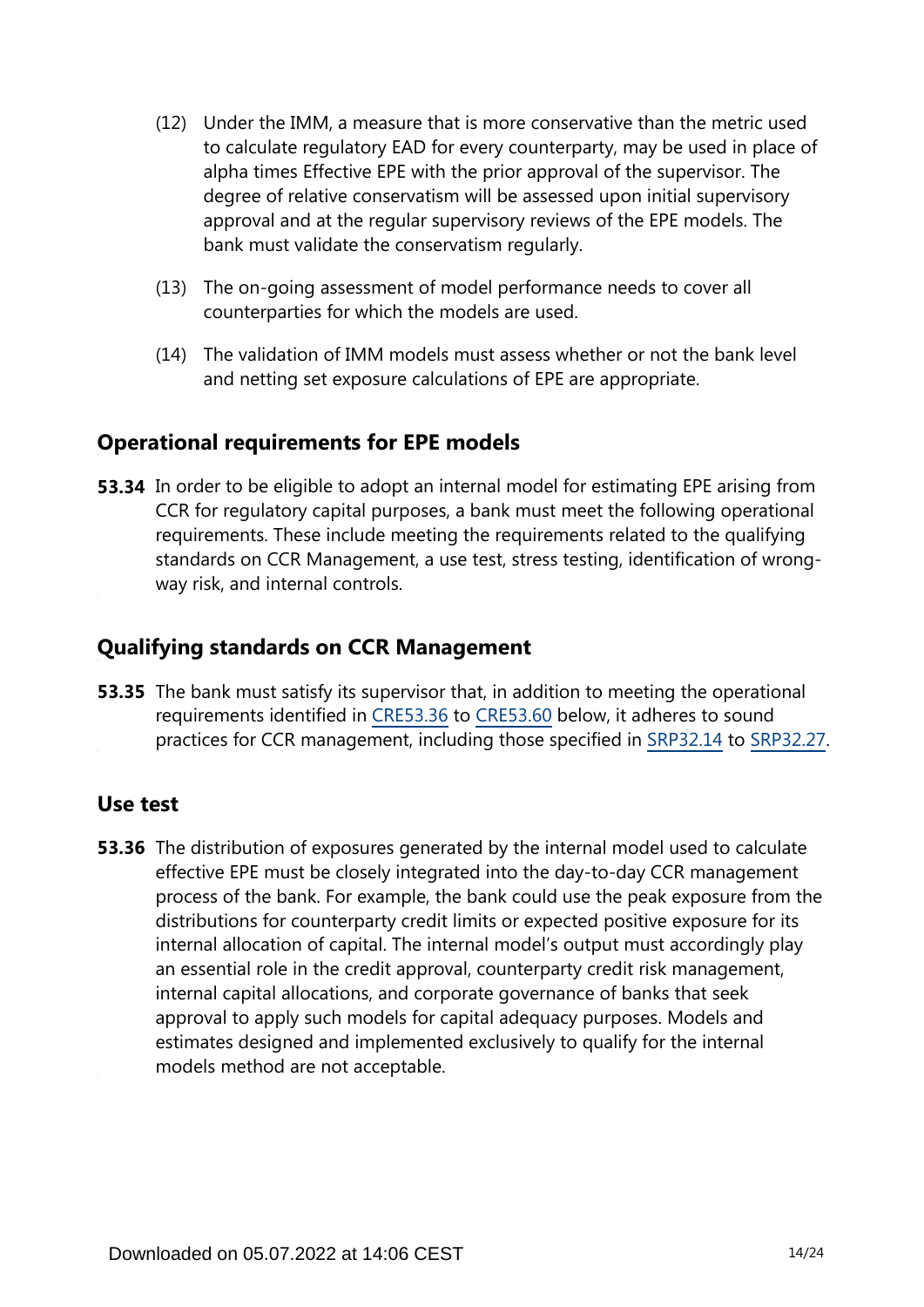**53.37** A bank must have a credible track record in the use of internal models that generate a distribution of exposures to CCR. Thus, the bank must demonstrate

that it has been using an internal model to calculate the distributions of exposures upon which the EPE calculation is based that meets broadly the minimum requirements for at least one year prior to supervisory approval.

- **53.38** Banks employing the internal models method must have an independent control unit that is responsible for the design and implementation of the bank's CCR management system, including the initial and on-going validation of the internal model. This unit must control input data integrity and produce and analyse daily reports on the output of the bank's risk measurement model, including an evaluation of the relationship between measures of CCR risk exposure and credit and trading limits. This unit must be independent from business credit and trading units; it must be adequately staffed; it must report directly to senior management of the bank. The work of this unit should be closely integrated into the day-to-day credit risk management process of the bank. Its output should accordingly be an integral part of the process of planning, monitoring and controlling the bank's credit and overall risk profile.
- **53.39** Banks applying the internal models method must have a collateral management unit that is responsible for calculating and making margin calls, managing margin call disputes and reporting levels of independent amounts, initial margins and variation margins accurately on a daily basis. This unit must control the integrity of the data used to make margin calls, and ensure that it is consistent and reconciled regularly with all relevant sources of data within the bank. This unit must also track the extent of reuse of collateral (both cash and non-cash) and the rights that the bank gives away to its respective counterparties for the collateral that it posts. These internal reports must indicate the categories of collateral assets that are reused, and the terms of such reuse including instrument, credit quality and maturity. The unit must also track concentration to individual collateral asset classes accepted by the banks. Senior management must allocate sufficient resources to this unit for its systems to have an appropriate level of operational performance, as measured by the timeliness and accuracy of outgoing calls and response time to incoming calls. Senior management must ensure that this unit is adequately staffed to process calls and disputes in a timely manner even under severe market crisis, and to enable the bank to limit its number of large disputes caused by trade volumes.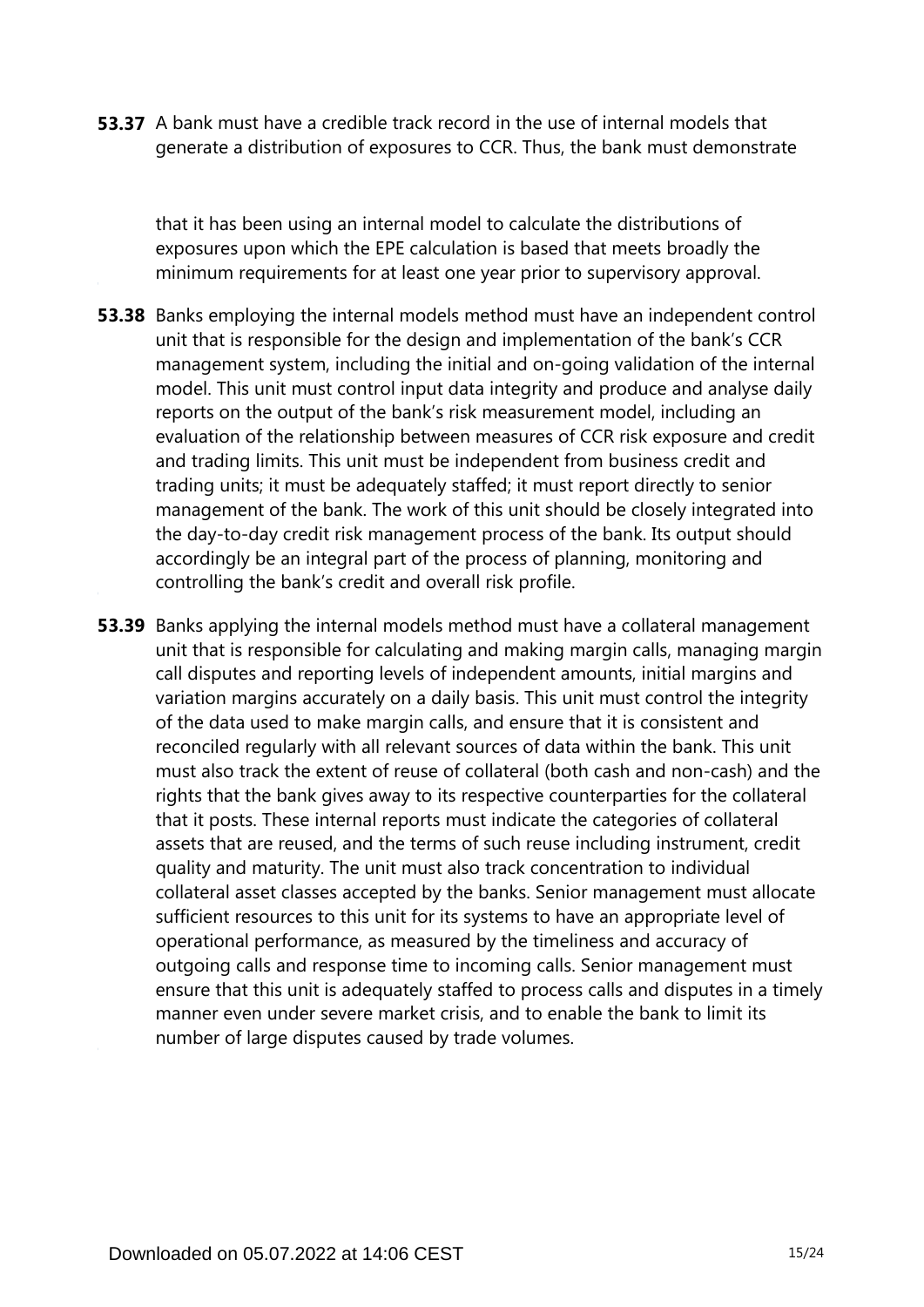**53.40** The bank's collateral management unit must produce and maintain appropriate collateral management information that is reported on a regular basis to senior management. Such internal reporting should include information on the type of

collateral (both cash and non-cash) received and posted, as well as the size, aging and cause for margin call disputes. This internal reporting should also reflect trends in these figures.

- **53.41** A bank employing the internal models method must ensure that its cash management policies account simultaneously for the liquidity risks of potential incoming margin calls in the context of exchanges of variation margin or other margin types, such as initial or independent margin, under adverse market shocks, potential incoming calls for the return of excess collateral posted by counterparties, and calls resulting from a potential downgrade of its own public rating. The bank must ensure that the nature and horizon of collateral reuse is consistent with its liquidity needs and does not jeopardise its ability to post or return collateral in a timely manner.
- <span id="page-15-1"></span>**53.42** The internal model used to generate the distribution of exposures must be part of a counterparty risk management framework that includes the identification, measurement, management, approval and internal reporting of counterparty risk.<sup>[3](#page-15-0)</sup> This Framework must include the measurement of usage of credit lines (aggregating counterparty exposures with other credit exposures) and economic capital allocation. In addition to EPE (a measure of future exposure), a bank must measure and manage current exposures. Where appropriate, the bank must measure current exposure gross and net of collateral held. The use test is satisfied if a bank uses other counterparty risk measures, such as peak exposure or potential future exposure (PFE), based on the distribution of exposures generated by the same model to compute EPE.

#### *Footnotes*

<span id="page-15-0"></span>*[3](#page-15-1)*

*This section draws heavily on the Counterparty Risk Management Policy Group's paper, Improving Counterparty Risk Management Practices (June 1999).*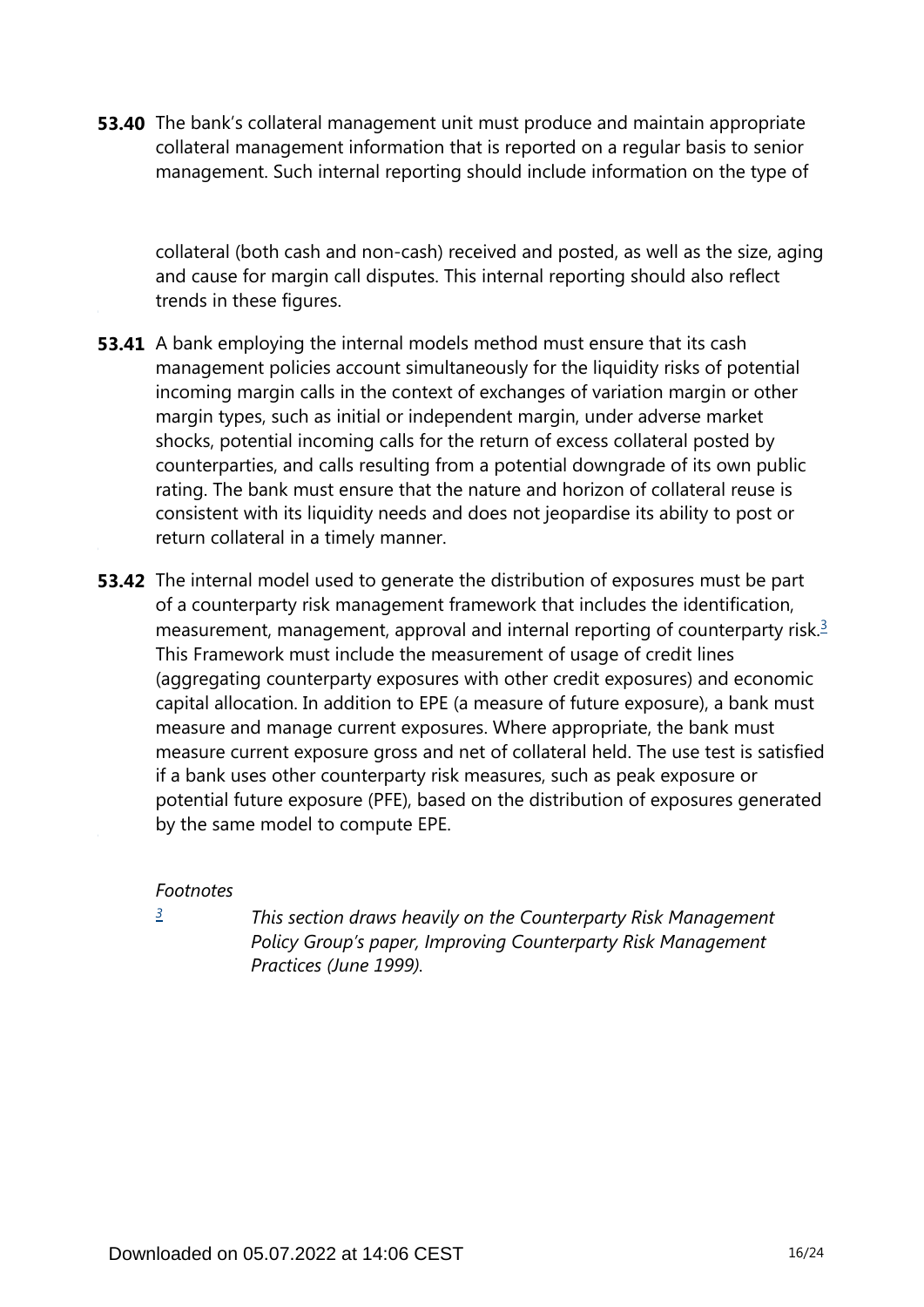- **53.43** A bank is not required to estimate or report EE daily, but to meet the use test it must have the systems capability to estimate EE daily, if necessary, unless it demonstrates to its supervisor that its exposures to CCR warrant some less frequent calculation. It must choose a time profile of forecasting horizons that adequately reflects the time structure of future cash flows and maturity of the contracts. For example, a bank may compute EE on a daily basis for the first ten days, once a week out to one month, once a month out to eighteen months, once a quarter out to five years and beyond five years in a manner that is consistent with the materiality and composition of the exposure.
- **53.44** Exposure must be measured out to the life of all contracts in the netting set (not just to the one year horizon), monitored and controlled. The bank must have procedures in place to identify and control the risks for counterparties where exposure rises beyond the one-year horizon. Moreover, the forecasted increase in exposure must be an input into the bank's internal economic capital model.

## **Stress testing**

- **53.45** A bank must have in place sound stress testing processes for use in the assessment of capital adequacy. These stress measures must be compared against the measure of EPE and considered by the bank as part of its internal capital adequacy assessment process. Stress testing must also involve identifying possible events or future changes in economic conditions that could have unfavourable effects on a bank's credit exposures and assessment of the bank's ability to withstand such changes. Examples of scenarios that could be used are; (i) economic or industry downturns, (ii) market-place events, or (iii) decreased liquidity conditions.
- **53.46** Banks must have a comprehensive stress testing program for counterparty credit risk. The stress testing program must include the following elements:
	- (1) Banks must ensure complete trade capture and exposure aggregation across all forms of counterparty credit risk (not just OTC derivatives) at the counterparty-specific level in a sufficient time frame to conduct regular stress testing.
	- (2) For all counterparties, banks should produce, at least monthly, exposure stress testing of principal market risk factors (eg interest rates, FX, equities, credit spreads, and commodity prices) in order to proactively identify, and when necessary, reduce outsized concentrations to specific directional sensitivities.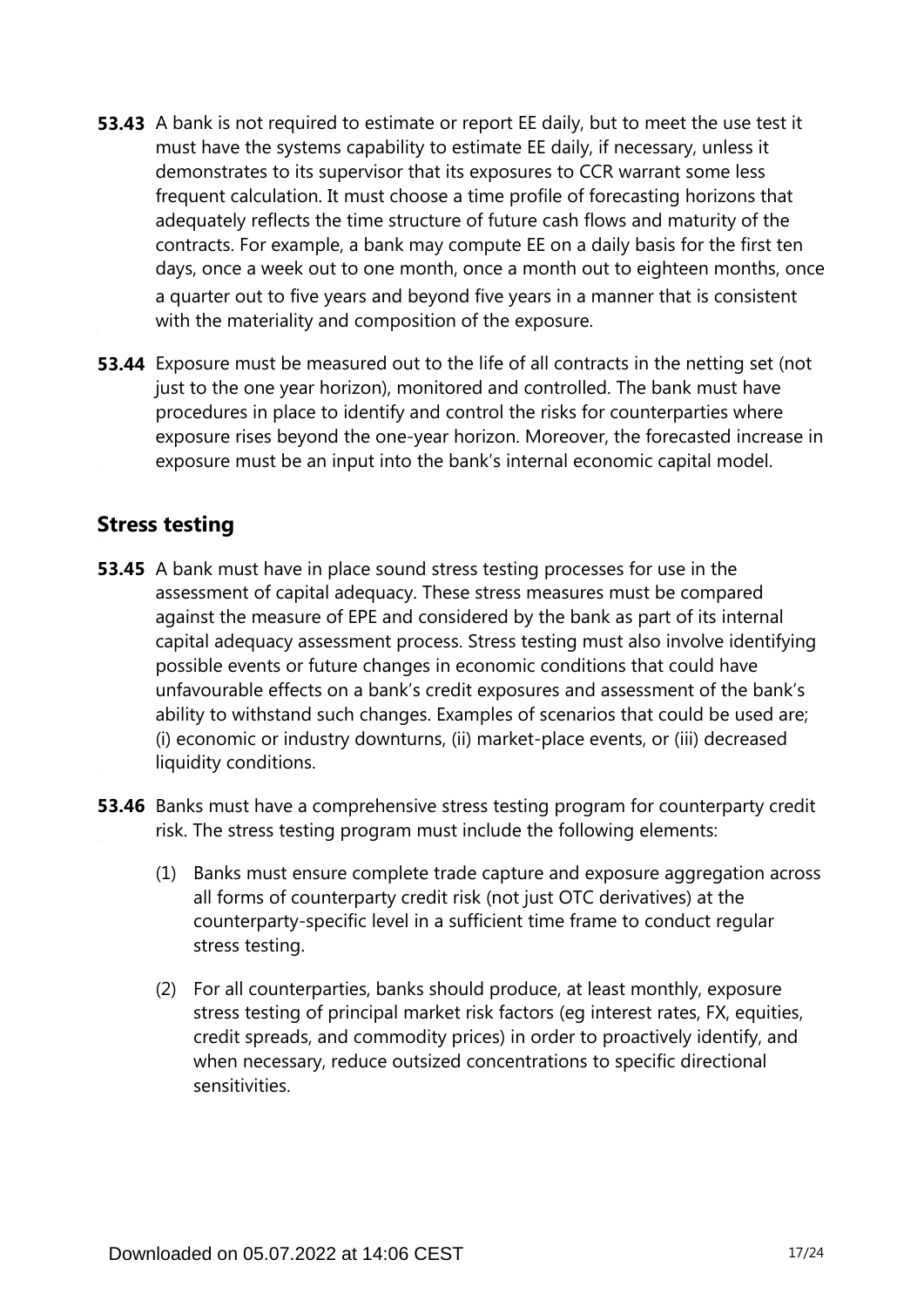- (3) Banks should apply multifactor stress testing scenarios and assess material non-directional risks (ie yield curve exposure, basis risks, etc) at least quarterly. Multiple-factor stress tests should, at a minimum, aim to address scenarios in which a) severe economic or market events have occurred; b) broad market liquidity has decreased significantly; and c) the market impact of liquidating positions of a large financial intermediary. These stress tests may be part of bank-wide stress testing.
- (4) Stressed market movements have an impact not only on counterparty exposures, but also on the credit quality of counterparties. At least quarterly, banks should conduct stress testing applying stressed conditions to the joint movement of exposures and counterparty creditworthiness.
- (5) Exposure stress testing (including single factor, multifactor and material nondirectional risks) and joint stressing of exposure and creditworthiness should be performed at the counterparty-specific, counterparty group (eg industry and region), and aggregate bank-wide CCR levels.
- (6) Stress tests results should be integrated into regular reporting to senior management. The analysis should capture the largest counterparty-level impacts across the portfolio, material concentrations within segments of the portfolio (within the same industry or region), and relevant portfolio and counterparty specific trends.
- (7) The severity of factor shocks should be consistent with the purpose of the stress test. When evaluating solvency under stress, factor shocks should be severe enough to capture historical extreme market environments and/or extreme but plausible stressed market conditions. The impact of such shocks on capital resources should be evaluated, as well as the impact on capital requirements and earnings. For the purpose of day-to-day portfolio monitoring, hedging, and management of concentrations, banks should also consider scenarios of lesser severity and higher probability.
- (8) Banks should consider reverse stress tests to identify extreme, but plausible, scenarios that could result in significant adverse outcomes.
- (9) Senior management must take a lead role in the integration of stress testing into the risk management framework and risk culture of the bank and ensure that the results are meaningful and proactively used to manage counterparty credit risk. At a minimum, the results of stress testing for significant exposures should be compared to guidelines that express the bank's risk appetite and elevated for discussion and action when excessive or concentrated risks are present.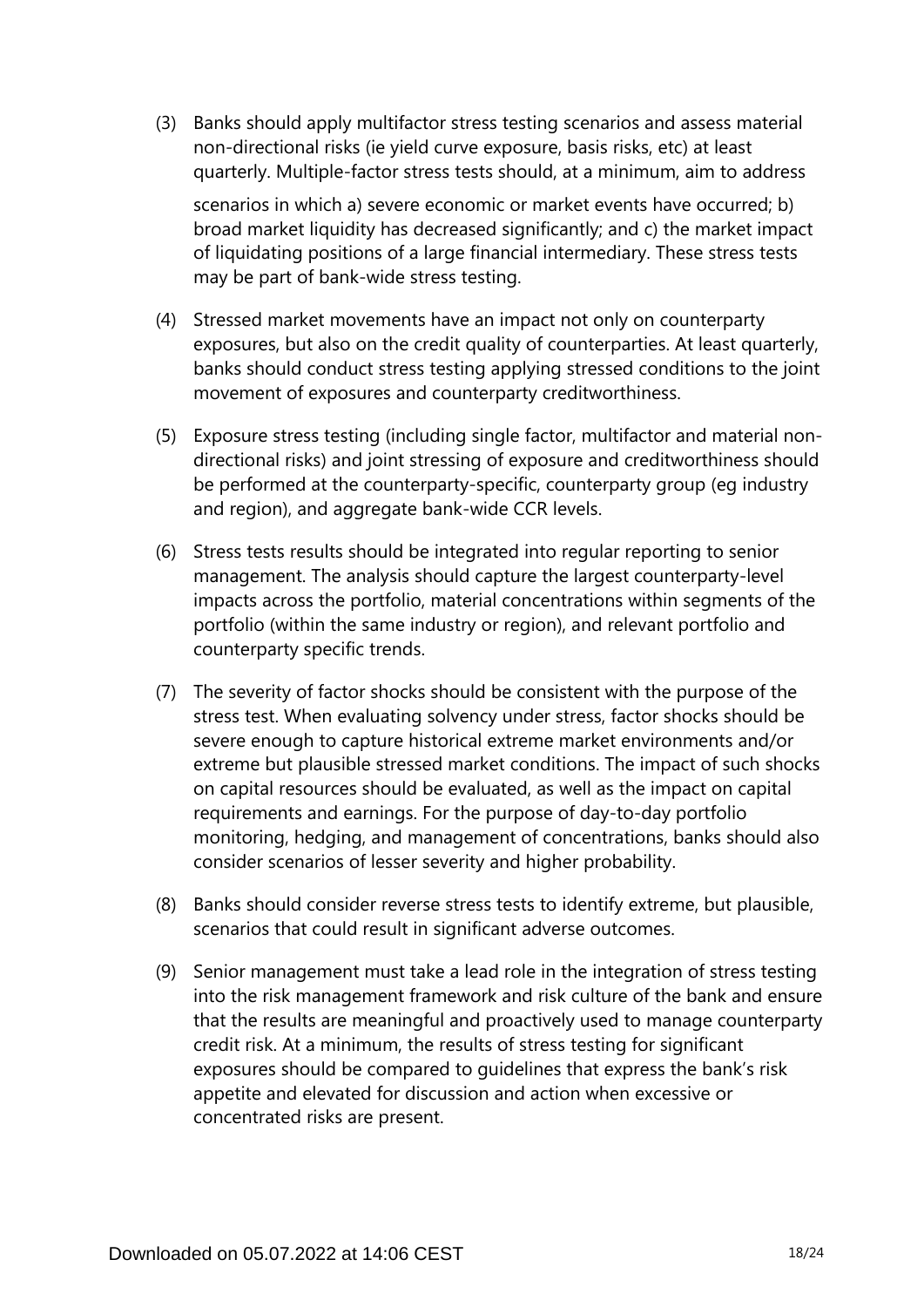#### **Wrong-way risk**

- **53.47** Banks must identify exposures that give rise to a greater degree of general wrong-way risk. Stress testing and scenario analyses must be designed to identify risk factors that are positively correlated with counterparty credit worthiness. Such testing needs to address the possibility of severe shocks occurring when relationships between risk factors have changed. Banks should monitor general wrong way risk by product, by region, by industry, or by other categories that are germane to the business. Reports should be provided to senior management and the appropriate committee of the Board on a regular basis that communicate wrong way risks and the steps that are being taken to manage that risk.
- <span id="page-18-0"></span>**53.48** A bank is exposed to "specific wrong-way risk" if future exposure to a specific counterparty is highly correlated with the counterparty's probability of default. For example, a company writing put options on its own stock creates wrong-way exposures for the buyer that is specific to the counterparty. A bank must have procedures in place to identify, monitor and control cases of specific wrong way risk, beginning at the inception of a trade and continuing through the life of the trade. To calculate the CCR capital requirement, the instruments for which there exists a legal connection between the counterparty and the underlying issuer, and for which specific wrong way risk has been identified, are not considered to be in the same netting set as other transactions with the counterparty. Furthermore, for single-name credit default swaps where there exists a legal connection between the counterparty and the underlying issuer, and where specific wrong way risk has been identified, EAD in respect of such swap counterparty exposure equals the full expected loss in the remaining fair value of the underlying instruments assuming the underlying issuer is in liquidation. The use of the full expected loss in remaining fair value of the underlying instrument allows the bank to recognise, in respect of such swap, the market value that has been lost already and any expected recoveries. Accordingly LGD for advanced or foundation IRB banks must be set to 100% for such swap transactions. $4$  For banks using the Standardised Approach, the risk weight to use is that of an unsecured transaction. For equity derivatives, bond options, securities financing transactions etc referencing a single company where there exists a legal connection between the counterparty and the underlying company, and where specific wrong way risk has been identified, EAD equals the value of the transaction under the assumption of a jump-to-default of the underlying security. Inasmuch this makes re-use of possibly existing (market risk) calculations (for incremental risk charge) that already contain an LGD assumption, the LGD must be set to 100%.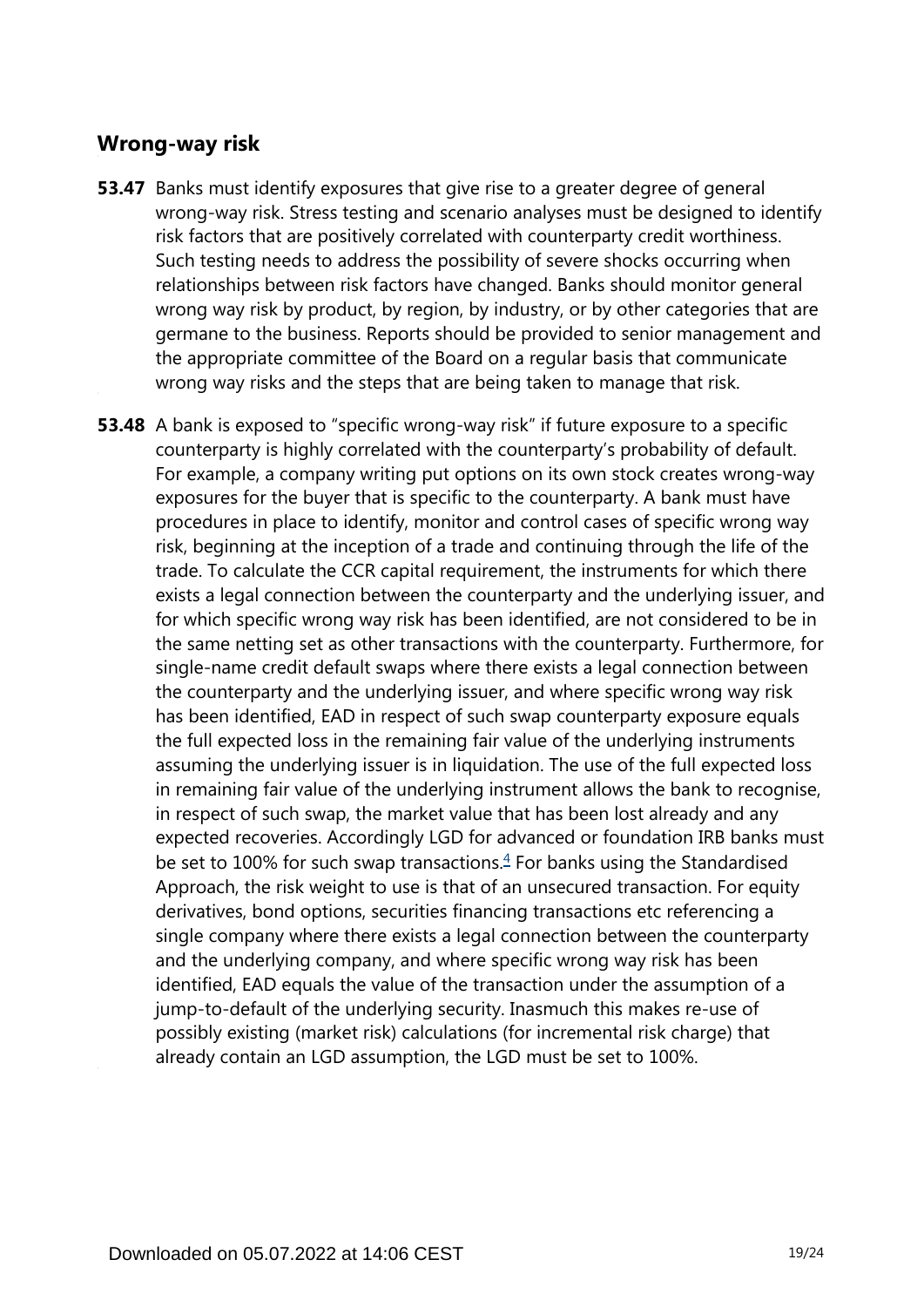#### *Footnotes*

<span id="page-19-0"></span>*[4](#page-18-0)*

*Note that the recoveries may also be possible on the underlying instrument beneath such swap. The capital requirements for such underlying exposure are to be calculated without reduction for the swap which introduces wrong way risk. Generally this means that such underlying exposure will receive the risk weight and capital treatment associated with an unsecured transaction (ie assuming such underlying exposure is an unsecured credit exposure).*

### **Integrity of modelling process**

- **53.49** Other operational requirements focus on the internal controls needed to ensure the integrity of model inputs; specifically, the requirements address the transaction data, historical market data, frequency of calculation, and valuation models used in measuring EPE.
- **53.50** The internal model must reflect transaction terms and specifications in a timely, complete, and conservative fashion. Such terms include, but are not limited to, contract notional amounts, maturity, reference assets, collateral thresholds, margining arrangements, netting arrangements, etc. The terms and specifications must reside in a secure database that is subject to formal and periodic audit. The process for recognising netting arrangements must require signoff by legal staff to verify the legal enforceability of netting and be input into the database by an independent unit. The transmission of transaction terms and specifications data to the internal model must also be subject to internal audit and formal reconciliation processes must be in place between the internal model and source data systems to verify on an ongoing basis that transaction terms and specifications are being reflected in EPE correctly or at least conservatively.
- **53.51** When the Effective EPE model is calibrated using historic market data, the bank must employ current market data to compute current exposures and at least three years of historical data must be used to estimate parameters of the model. Alternatively, market implied data may be used to estimate parameters of the model. In all cases, the data must be updated quarterly or more frequently if market conditions warrant. To calculate the Effective EPE using a stress calibration, the bank must also calibrate Effective EPE using three years of data that include a period of stress to the credit default spreads of a bank's counterparties or calibrate Effective EPE using market implied data from a suitable period of stress. The following process will be used to assess the adequacy of the stress calibration: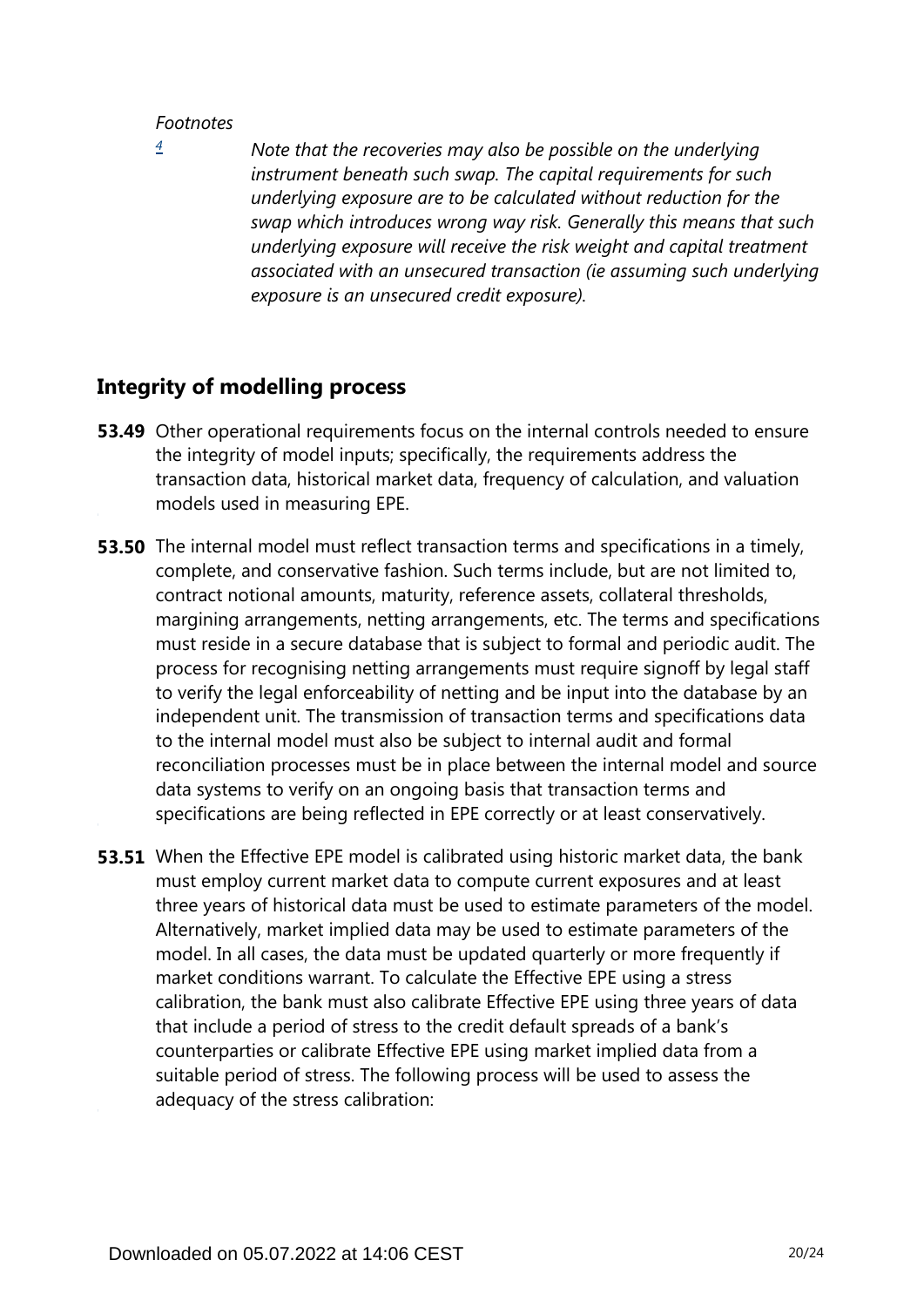(1) The bank must demonstrate, at least quarterly, that the stress period coincides with a period of increased CDS or other credit spreads – such as

loan or corporate bond spreads – for a representative selection of the bank's counterparties with traded credit spreads. In situations where the bank does not have adequate credit spread data for a counterparty, the bank should map each counterparty to specific credit spread data based on region, internal rating and business types.

- (2) The exposure model for all counterparties must use data, either historic or implied, that include the data from the stressed credit period, and must use such data in a manner consistent with the method used for the calibration of the Effective EPE model to current data.
- (3) To evaluate the effectiveness of its stress calibration for Effective EPE, the bank must create several benchmark portfolios that are vulnerable to the same main risk factors to which the bank is exposed. The exposure to these benchmark portfolios shall be calculated using (a) current positions at current market prices, stressed volatilities, stressed correlations and other relevant stressed exposure model inputs from the 3-year stress period and (b) current positions at end of stress period market prices, stressed volatilities, stressed correlations and other relevant stressed exposure model inputs from the 3-year stress period. Supervisors may adjust the stress calibration if the exposures of these benchmark portfolios deviate substantially.
- **53.52** For a bank to recognise in its EAD calculations for OTC derivatives the effect of collateral other than cash of the same currency as the exposure itself, if it is not able to model collateral jointly with the exposure then it must use the standard supervisory haircuts of the comprehensive approach.
- **53.53** If the internal model includes the effect of collateral on changes in the market value of the netting set, the bank must model collateral other than cash of the same currency as the exposure itself jointly with the exposure in its EAD calculations for securities-financing transactions.
- **53.54** The EPE model (and modifications made to it) must be subject to an internal model validation process. The process must be clearly articulated in banks' policies and procedures. The validation process must specify the kind of testing needed to ensure model integrity and identify conditions under which assumptions are violated and may result in an understatement of EPE. The validation process must include a review of the comprehensiveness of the EPE model, for example such as whether the EPE model covers all products that have a material contribution to counterparty risk exposures.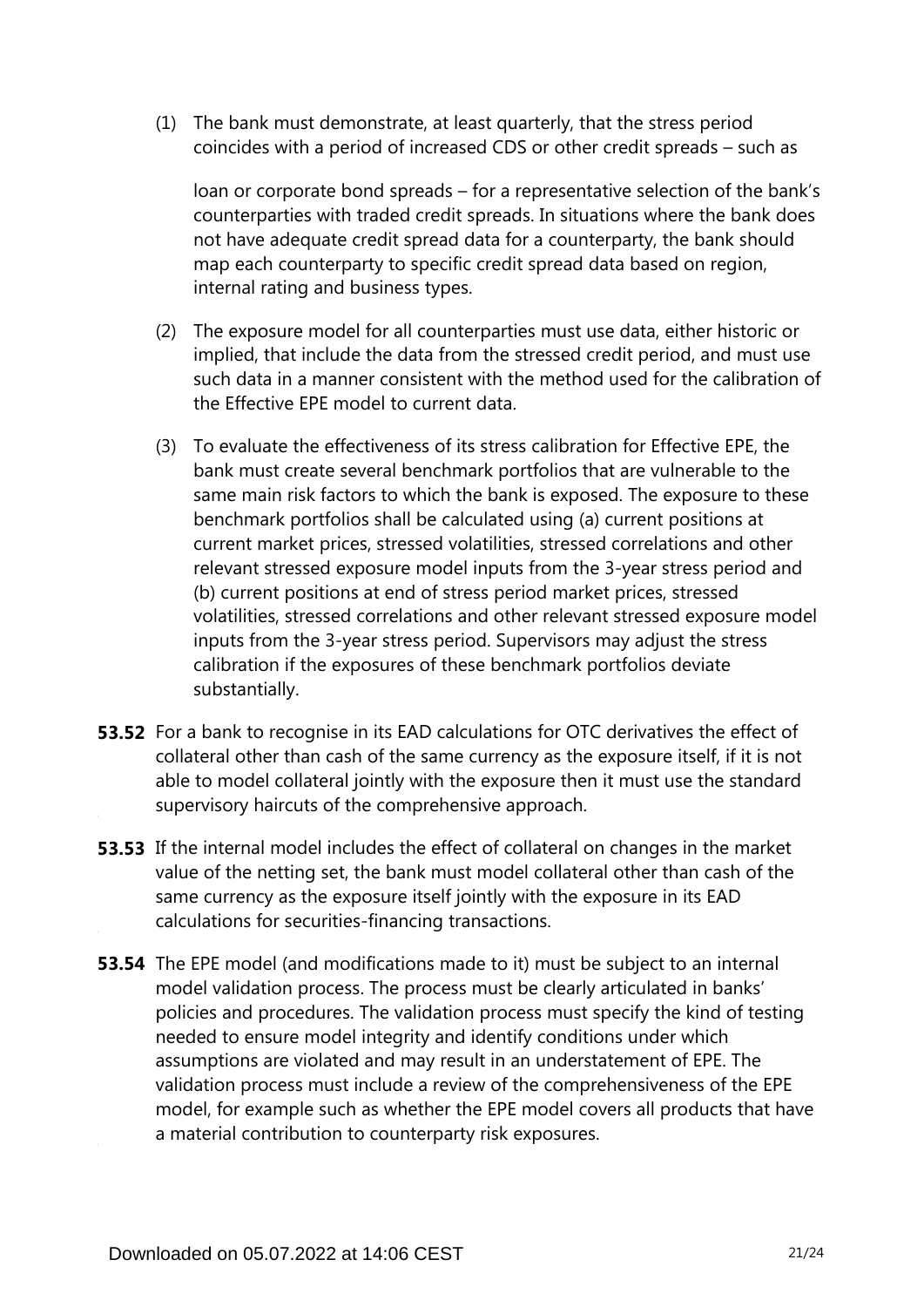#### **53.55**

The use of an internal model to estimate EPE, and hence the exposure amount or EAD, of positions subject to a CCR capital requirement will be conditional upon the explicit approval of the bank's supervisory authority. Home and host country supervisory authorities of banks that carry out material trading activities in multiple jurisdictions will work co-operatively to ensure an efficient approval process.

**53.56** In the Basel Framework and in prior documents, the Committee has issued guidance regarding the use of internal models to estimate certain parameters of risk and determine minimum capital requirements against those risks. Supervisors will require that banks seeking to make use of internal models to estimate EPE meet similar requirements regarding, for example, the integrity of the risk management system, the skills of staff that will rely on such measures in operational areas and in control functions, the accuracy of models, and the rigour of internal controls over relevant internal processes. As an example, banks seeking to make use of an internal model to estimate EPE must demonstrate that they meet the Committee's general criteria for banks seeking to make use of internal models to assess market risk exposures, but in the context of assessing counterparty credit risk. $\frac{5}{5}$  $\frac{5}{5}$  $\frac{5}{5}$ 

#### <span id="page-21-1"></span>*Footnotes*

*[5](#page-21-1)*

*See [MAR30.1](https://www.bis.org/basel_framework/chapter/MAR/30.htm?tldate=20230101&inforce=20230101&published=20200327#paragraph_MAR_30_20230101_30_1) to [MAR30.4](https://www.bis.org/basel_framework/chapter/MAR/30.htm?tldate=20230101&inforce=20230101&published=20200327#paragraph_MAR_30_20230101_30_4).*

- <span id="page-21-0"></span>**53.57** The supervisory review process ([SRP\)](https://www.bis.org/basel_framework/standard/SRP.htm?tldate=20230101) standard of this framework provides general background and specific guidance to cover counterparty credit risks that may not be fully covered by the Pillar 1 process.
- **53.58** No particular form of model is required to qualify to make use of an internal model. Although this text describes an internal model as a simulation model, other forms of models, including analytic models, are acceptable subject to supervisory approval and review. Banks that seek recognition for the use of an internal model that is not based on simulations must demonstrate to their supervisors that the model meets all operational requirements.
- **53.59** For a bank that qualifies to net transactions, the bank must have internal procedures to verify that, prior to including a transaction in a netting set, the transaction is covered by a legally enforceable netting contract that meets the applicable requirements of the standardised approach to counterparty credit risk ( [CRE52\)](https://www.bis.org/basel_framework/chapter/CRE/52.htm?tldate=20230101&inforce=20230101&published=20200605), the credit risk mitigation chapter of the framework ([CRE22](https://www.bis.org/basel_framework/chapter/CRE/22.htm?tldate=20230101&inforce=20230101&published=20201126)), or the Cross-Product Netting Rules set forth [CRE53.61](https://www.bis.org/basel_framework/chapter/CRE/53.htm?tldate=20230101&inforce=20230101&published=20200605#paragraph_CRE_53_20230101_53_61) to [CRE53.71](https://www.bis.org/basel_framework/chapter/CRE/53.htm?tldate=20230101&inforce=20230101&published=20200605#paragraph_CRE_53_20230101_53_71) below.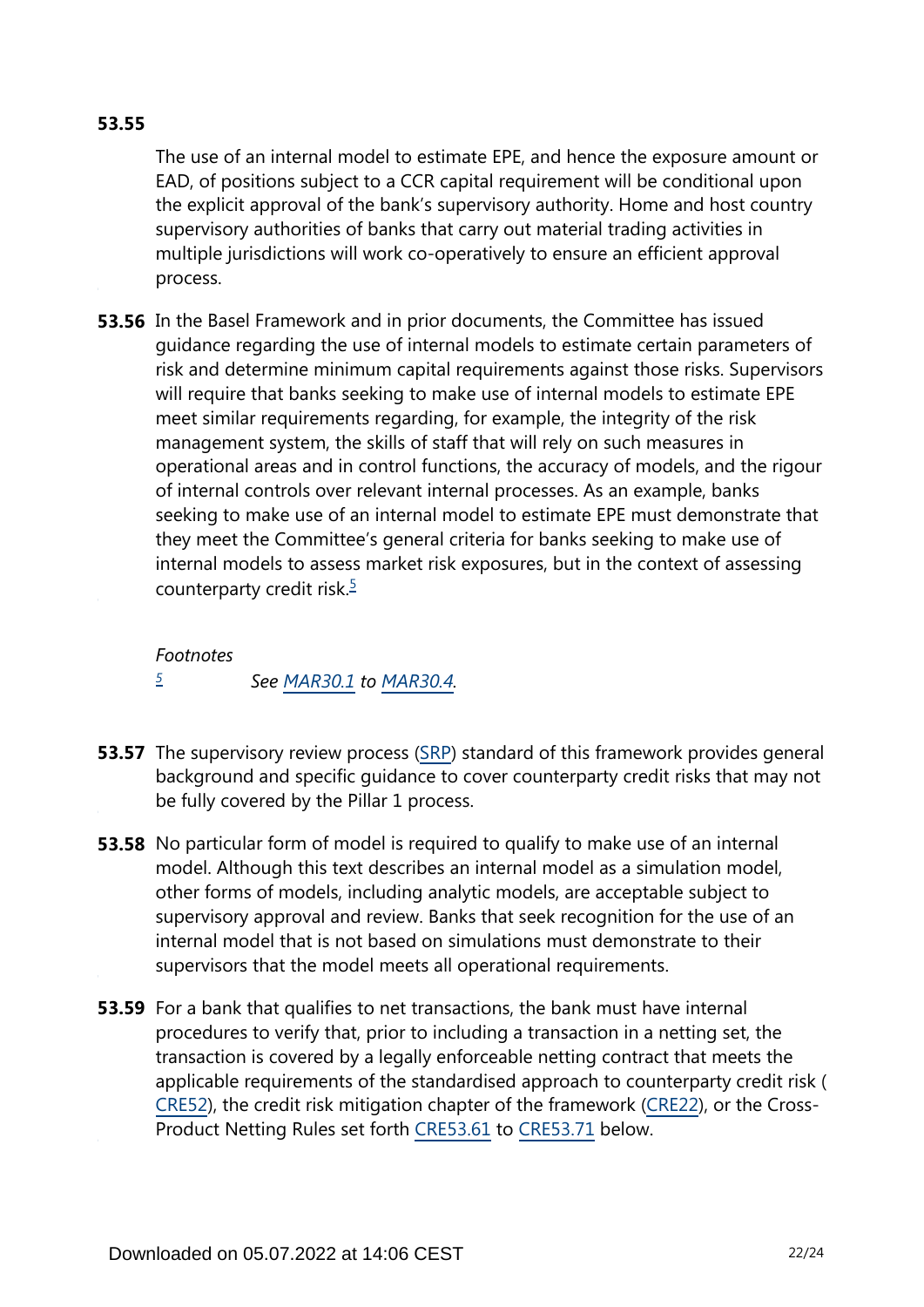#### **53.60**

For a bank that makes use of collateral to mitigate its CCR, the bank must have internal procedures to verify that, prior to recognising the effect of collateral in its calculations, the collateral meets the appropriate legal certainty standards as set out in [CRE22.](https://www.bis.org/basel_framework/chapter/CRE/22.htm?tldate=20230101&inforce=20230101&published=20201126)

#### **Cross-product netting rules**

- **53.61** The Cross-Product Netting Rules apply specifically to netting across SFTs, or to netting across both SFTs and OTC derivatives, for purposes of regulatory capital computation under IMM.
- **53.62** Banks that receive approval to estimate their exposures to CCR using the internal models method may include within a netting set SFTs, or both SFTs and OTC derivatives subject to a legally valid form of bilateral netting that satisfies the following legal and operational criteria for a Cross-Product Netting Arrangement (as defined below). The bank must also have satisfied any prior approval or other procedural requirements that its national supervisor determines to implement for purposes of recognising a Cross-Product Netting Arrangement.

#### **Legal Criteria**

- **53.63** The bank has executed a written, bilateral netting agreement with the counterparty that creates a single legal obligation, covering all included bilateral master agreements and transactions ("Cross-Product Netting Arrangement"), such that the bank would have either a claim to receive or obligation to pay only the net sum of the positive and negative (i) close-out values of any included individual master agreements and (ii) mark-to-market values of any included individual transactions (the "Cross-Product Net Amount"), in the event a counterparty fails to perform due to any of the following: default, bankruptcy, liquidation or similar circumstances.
- **53.64** The bank has written and reasoned legal opinions that conclude with a high degree of certainty that, in the event of a legal challenge, relevant courts or administrative authorities would find the bank's exposure under the Cross-Product Netting Arrangement to be the Cross-Product Net Amount under the laws of all relevant jurisdictions. In reaching this conclusion, legal opinions must address the validity and enforceability of the entire Cross-Product Netting Arrangement under its terms and the impact of the Cross-Product Netting Arrangement on the material provisions of any included bilateral master agreement.